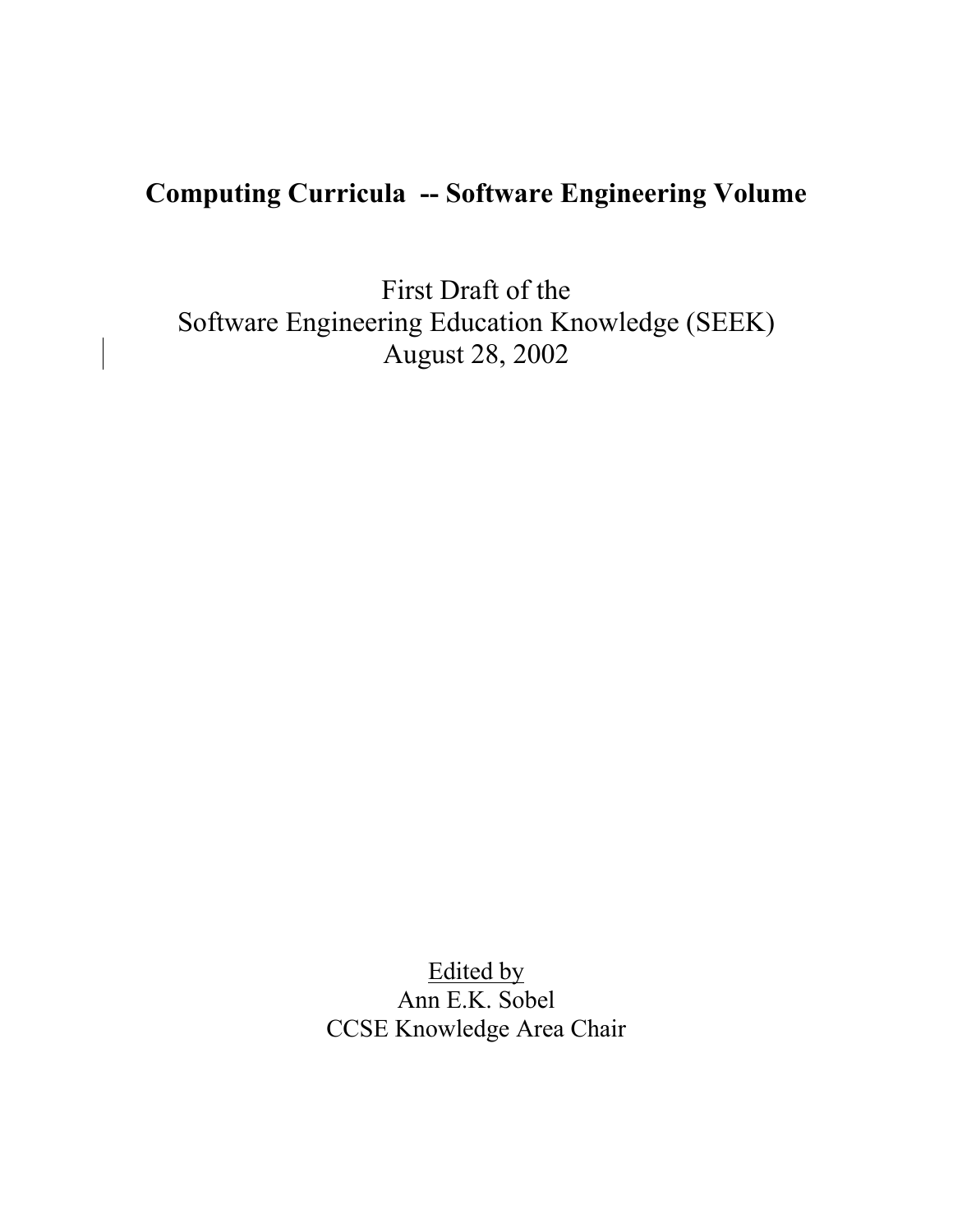# **Table of Contents**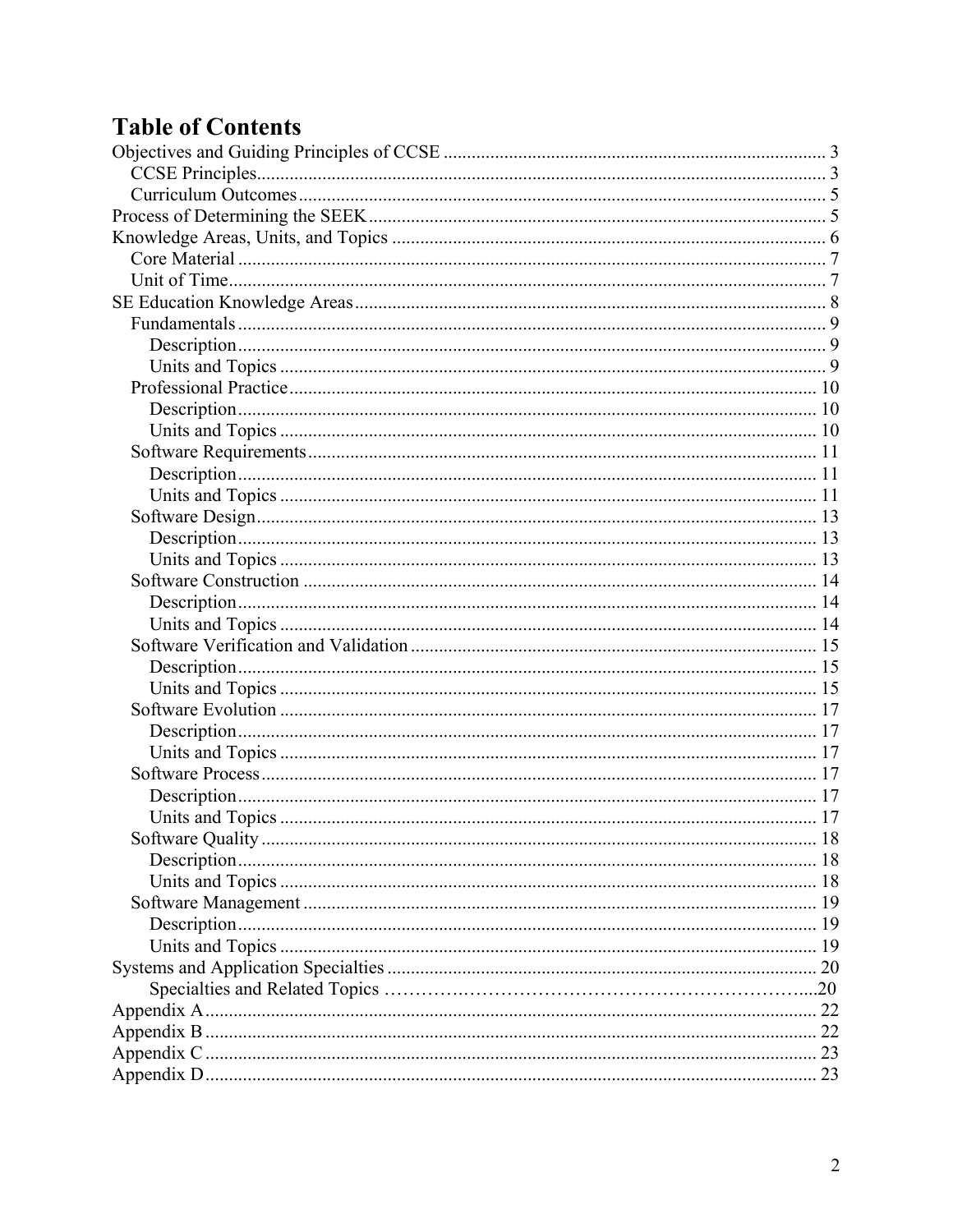## **Objectives and Guiding Principles of CCSE**

In the fall of 1998, the Educational Activities Board of the IEEE Computer Society and the ACM Education Board appointed representatives to a joint task force whose mission was to perform a major review of curriculum guidelines for undergraduate programs in computing. This activity, named Computing Curricula, and their corresponding final reports, which are listed as volumes II-V for the areas of Computer Science, Computer Engineering, Software Engineering, and Information Systems, are in varying stages of completion. The effort to create the software engineering volume is referred to as Computing Curricula Software Engineering (CCSE).

 The CCSE steering committee is under the guidance and direction of both the IEEE Computer Society and the Association for Computing Machinery (see Appendix A for membership). The steering committee contains members whose mission is to guide the construction and detailing of the educational knowledge areas, guide the partitioning of these topics into a variety of academic classification schemes and implementations, and oversee the structure and content of the volume. Other members serve as representatives to the views and perspectives of related professional groups: namely, the ACM, the ACM's software engineering special interest group, the two-year and community colleges subgroup of the ACM Educational Board, the Australian Computer Society, the British Computer Society, and the Information Processing Society of Japan. As demonstration of the steering committee's commitment to generate an international curriculum, several international representatives also serve as members. In its entirety, the membership of the steering committee represents the countries of Australia, Canada, Israel, Japan, the United Kingdom, and the United States. The steering committee also seeks guidance from an industrial advisory board.

## *CCSE Principles*

The steering committee has articulated the following principles to guide our work:

1. *Computing is a broad field that extends well beyond the boundaries of any one computing discipline*. CCSE concentrates on the knowledge and pedagogy associated with a software engineering curriculum. Where appropriate, it will share or overlap with material contained in other Computing Curriculum reports and will offer guidance on its incorporation into other disciplines.

2. *Software Engineering draws its foundations from a wide variety of disciplines*. Undergraduate study of software engineering relies on many areas in computer science for its theoretical and conceptual foundations, but it also requires students to utilize concepts from a variety of other fields, such as mathematics, engineering and project management. All software engineering students must learn to integrate theory and practice, to recognize the importance of abstraction and modeling, to be able to acquire special domain knowledge beyond the computing discipline for the purposes of supporting software development in specific domains of application, and to appreciate the value of good engineering design.

3. *The rapid evolution and the professional nature of software engineering require an ongoing review of the corresponding curriculum.* The professional associations in this discipline must establish an ongoing review process that allows individual components of the curriculum recommendations to be updated on a recurring basis. Also, because of the special professional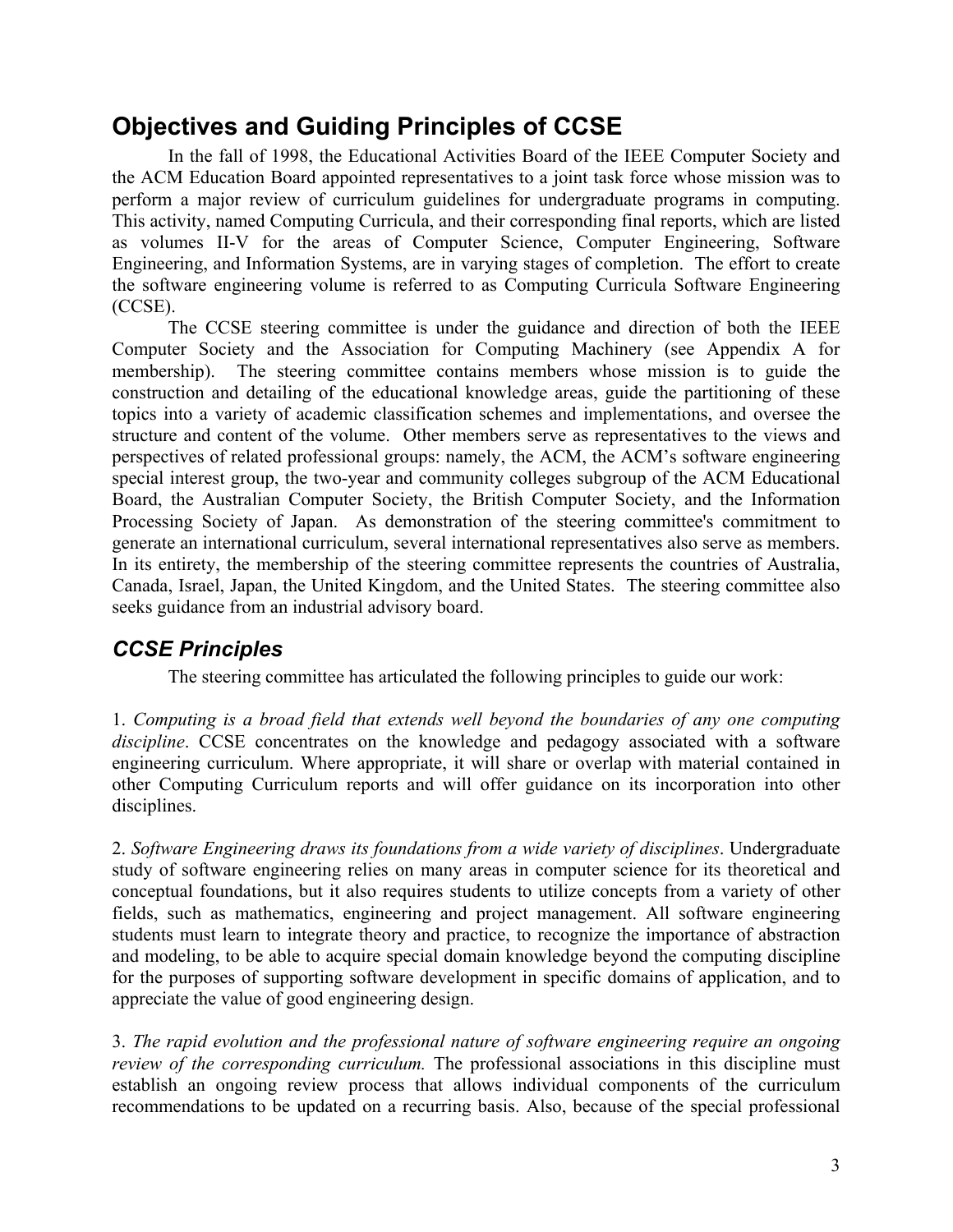responsibilities of engineers to the public, it is important that the curriculum guidance support and promote effective external assessment and accreditation of software engineering programs.

4. *Development of a software engineering curriculum must be sensitive to changes in technology, new developments in pedagogy, and the importance of lifelong learning*. In a field that evolves as rapidly as software engineering, educational institutions must adopt explicit strategies for responding to change. Institutions, for example, must recognize the importance of remaining abreast of progress in both technology and pedagogy, subject to the constraints of available resources. Software engineering education, moreover, must seek to prepare students for lifelong learning that will enable them to move beyond today's technology to meet the challenges of the future.

5. *CCSE must go beyond knowledge elements to offer significant guidance in terms of individual curriculum components*. The CCSE models should assemble the knowledge elements into reasonable, easily implemented learning units. Articulating a set of well-defined models will make it easier for institutions to share pedagogical strategies and tools. It will also provide a framework for publishers who provide the textbooks and other materials.

6. *CCSE must support the identification of the fundamental skills and knowledge that all software engineering graduates must possess.* Where appropriate, CCSE must help to define the common themes of the discipline and ensure that all undergraduate program recommendations include this material.

7. *Guidance on software engineering curricula must be based on an appropriate definition of software engineering knowledge*. The description of this knowledge should be concise, appropriate for undergraduate education, and it should use the work of previous studies on the software engineering body of knowledge. A core set of required topics, from this description, must be specified for all undergraduate software engineering degrees. The core should have broad acceptance by the software engineering education community. Coverage of the core will start with the introductory courses, extend throughout the curriculum, and be supplemented by additional courses that may vary by institution, degree program, or individual student.

8. *CCSE must strive to be international in scope.* Despite the fact that curricular requirements differ from country to country, CCSE is intended to be useful to computing educators throughout the world. Where appropriate, every effort is being made to ensure that the curriculum recommendations are sensitive to national and cultural differences so that they will be widely applicable throughout the world. The involvement by national computing societies and volunteers from all countries will be actively sought and welcomed.

9. *The development of CCSE must be broadly based*. To be successful, the process of creating software engineering education recommendations must include participation from the many perspectives represented by software engineering educators and by industry, commerce, and government professionals.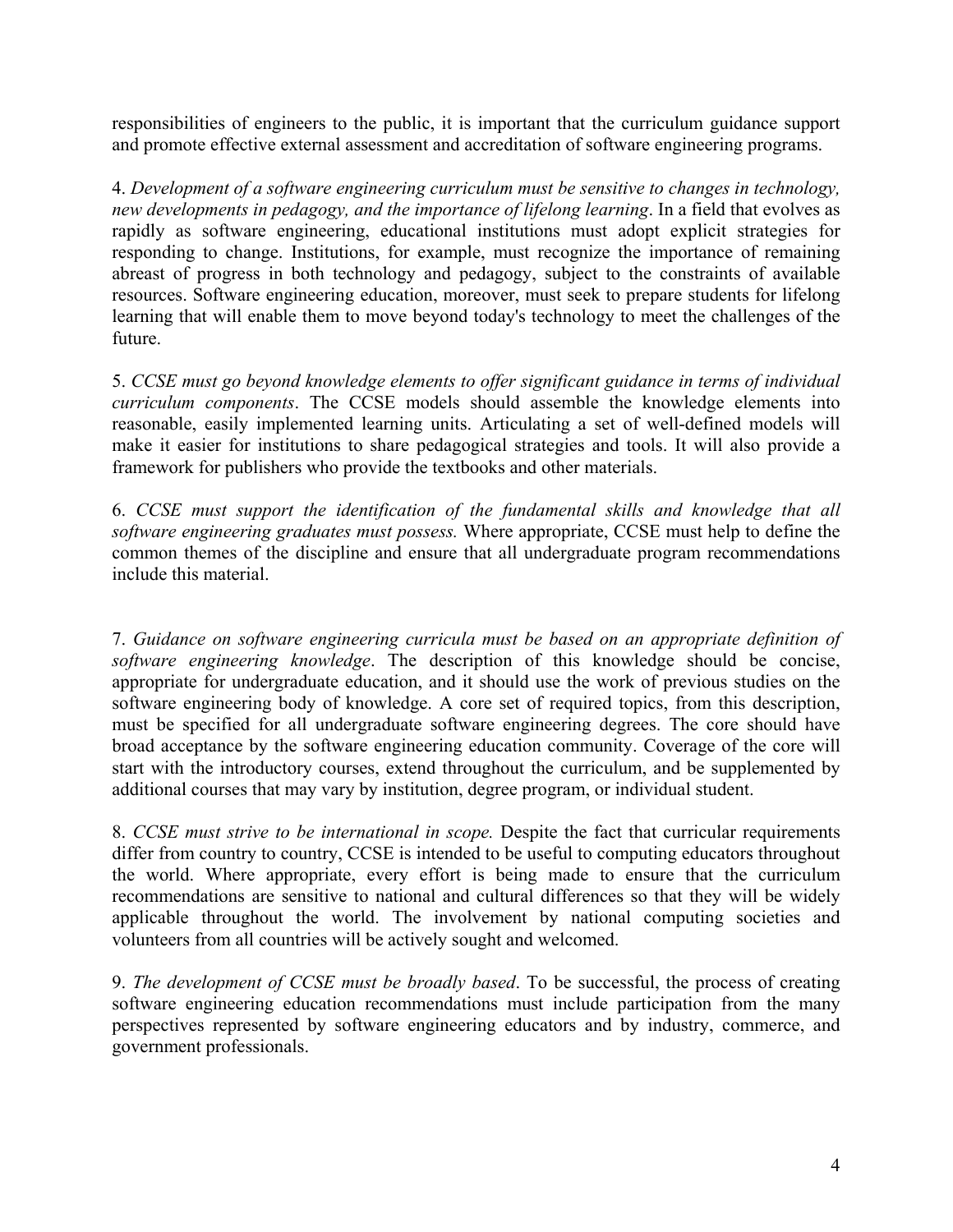10. *CCSE must include exposure to aspects of professional practice as an integral component of the undergraduate curriculum*. The education of all software engineering students must include student experiences with the professional practice of software engineering. The professional practice of software engineering encompasses a wide range of issues and activities including problem solving, management, ethical and legal concerns, written and oral communication, working as part of a team, and remaining current in a rapidly changing discipline.

11. *CCSE must include discussions of strategies and tactics for implementation, along with highlevel recommendations*. Although it is important for CCSE to articulate a broad vision of software engineering education, the success of any curriculum depends heavily on implementation details. CCSE must provide institutions with advice on the practical concerns of setting up a curriculum.

### *Curriculum Outcomes*

As a first step in SE curriculum guidance the steering committee has developed the following set of outcomes for an undergraduate curriculum in software engineering:

Graduates of an undergraduate SE program must be able to:

- 1. Understand the process of determining client needs and translating them to software requirements.
- 2. Reconcile conflicting objectives, finding acceptable compromises within limitations of cost, time, knowledge, existing systems, and organizations.
- 3. Design appropriate solutions in one or more application domains using engineering approaches that integrate ethical, social, legal, and economic concerns.
- 4. Understand and be able to apply current theories, models, and techniques that provide a basis for software design and development.
- 5. Negotiate, work effectively, provide leadership where necessary, and communicate well with stakeholders in a typical software development environment.
- 6. Learn new models, techniques, and technologies as they emerge.

## **Process of Determining the SEEK**

The development model chosen for determining CCSE was based on the model used to construct the Computer Science Volume (CCCS). Development of the CCSE volume has been divided into two groups: an Education Knowledge Area Group and a Pedagogy Focus Group. The education knowledge area group is responsible for defining and documenting a software engineering education body of knowledge appropriate for guiding the development of undergraduate software engineering curricula (see Appendix B for list). This body of knowledge is called Software Engineering Education Knowledge or SEEK. The pedagogy focus group is responsible for using SEEK to formulate guidance for pedagogy as well as course and curriculum design to support undergraduate software engineering degree programs

The initial selection of the SEEK areas was based on the SoftWare Engineering Body Of Knowledge (SWEBOK) knowledge areas and multiple discussions with dozens of SEEK area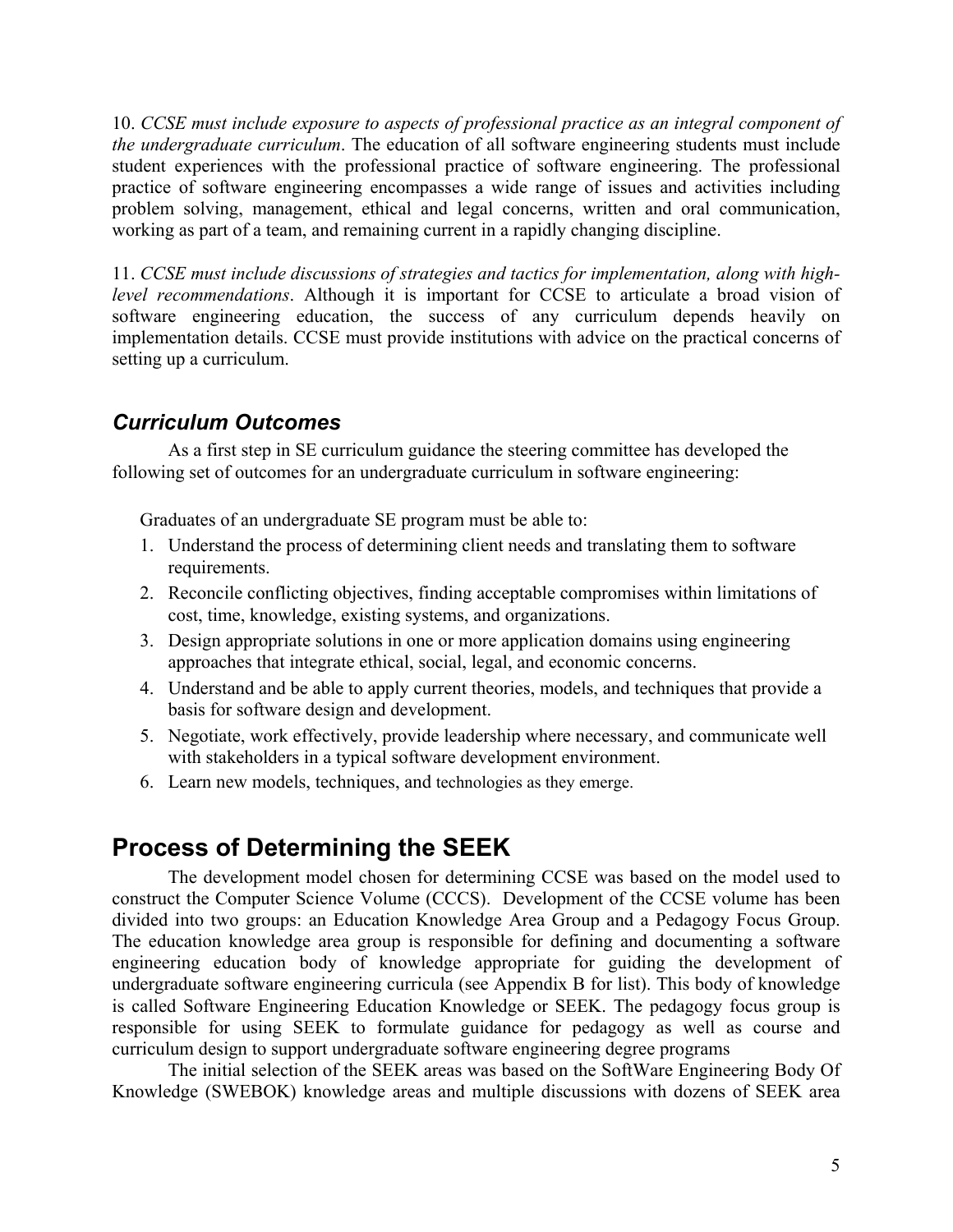volunteers. The SEEK area volunteers were divided into groups representing each individual SEEK area where each group contained roughly seven volunteers. These groups were assigned the task of providing the details of the units that compose a particular educational knowledge area and the further refinement of these units into topics. To facilitate their work, references to existing related software engineering body of knowledge efforts (e.g. SWEBOK, CSDP Exam, and SEI curriculum recommendations) and a set of templates for supporting the generation of units and topics were provided.

After the volunteer groups generated an initial draft of their individual education knowledge area details, the steering committee held a face-to-face forum that brought together education knowledge and pedagogy area volunteers to iterate over the individual drafts and generate an initial draft of the SEEK (see Appendix C for attendee list). This workshop held with this particular goal mirrored a similar overwhelmingly successful workshop held by CCCS at this very point in their development process. Once the content of the education knowledge areas stabilized, topics were identified to be core (labeled with the designator essential) or elective (labeled with either the designator desirable or the designator optional). Topics were also labeled with the Bloom's taxonomy's levels of educational objectives; namely, knowledge, comprehension, or application. These three levels of learning were chosen from Bloom's taxonomy since they represent what knowledge may be reasonably learned during an undergraduate education.

The workshop resulted in a complete internal draft of SEEK. The steering committee then arranged for a review of the internal draft by selected experts in the field, the advisory industrial council, and the knowledge area volunteers (see Appendix D for list). After this review was complete, the steering committee studied all reviewer comments and used them to revise the internal draft version of the SEEK. This work resulted in a public draft version of the SEEK. The steering committee has made this version of the SEEK available to the public and is soliciting reviews of it by those interested in undergraduate software engineering education.

After the completion of public review of this document, the steering committee will use the review comments to produce a working version of SEEK. This version will be used to develop guidance for undergraduate pedagogy, courses, and curricula.

## **Knowledge Areas, Units, and Topics**

Knowledge is a term used to describe the whole spectrum of content for the discipline: information, terminology, artifacts, data, roles, methods, models, procedures, techniques, practices, processes, and literature. The SEEK is organized hierarchically into three levels. The highest level of the hierarchy is the education knowledge **area,** representing a particular subdiscipline of software engineering that is generally recognized as a significant part of the body of software engineering knowledge that an undergraduate should know. Knowledge areas are highlevel structural elements used for organizing, classifying, and describing software engineering knowledge. Each area is identified by an abbreviation, such as PRO for professional practices and is represented in this document with the color orange. Each area is broken down into smaller divisions called **units,** which represent individual thematic modules within an area. Adding a two or three letter suffix to the area identifies each unit; as an example, PRO.com is a unit on communication skills. Units are represented in this document with the color yellow. Each unit is further subdivided into a set of **topics,** which are the lowest level of the hierarchy. Topics are represented with either the color teal or white.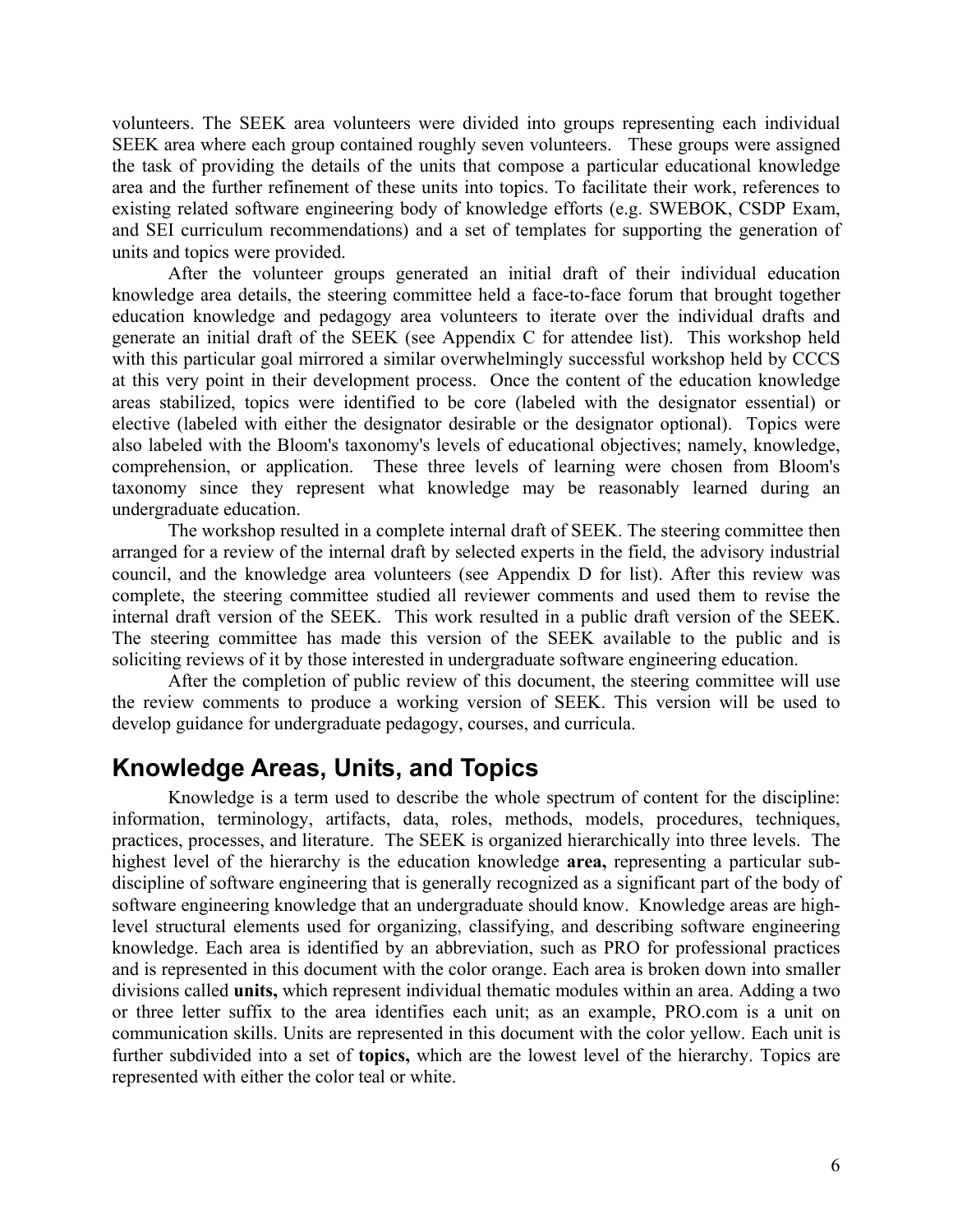#### *Core Material*

In determining the SEEK, the steering committee recognizes that software engineering, as a discipline, is relatively young in its maturation and common agreement on definition of an education body of knowledge is in an evolution stage. The SEEK developed and presented in this document is based on a variety of previous studies and commentaries on the recommended content for the discipline (see previous section). It was specially designed to support the development of undergraduate software engineering curricula, and therefore, does not include all the knowledge that would exist in a more generalized body of knowledge representation. The steering committee has therefore sought to define a minimal **core** consisting of the essential material that professionals teaching software engineering agree is necessary for anyone to obtain an undergraduate degree in this field. By insisting on a broad consensus in the definition of the core, the steering committee hopes to keep the core as small as possible, giving institutions the freedom to tailor the elective components of the curriculum in ways that meet their individual needs. Material offered as part of an undergraduate program that falls outside the core is considered to be **elective.** Core topics are represented with the color teal and elective topics are represented with no color (white).

The following points should be emphasized to clarify the relationship between the SEEK and the steering committee's ultimate goal of providing undergraduate software engineering curriculum recommendations.

- *The core is not a complete curriculum.* Because the core is defined as minimal, it does not, by itself, constitute a complete undergraduate curriculum. Every undergraduate program must include additional elective units from the body of knowledge, although this document does not define what those units will be.
- *Core units are not necessarily limited to a set of introductory courses taken early in the undergraduate curriculum.* Although many of the units defined as core are indeed introductory, there are also some core units that clearly must be covered only after students have developed significant background in the field. For example, topics in such areas as project management, requirements elicitation, and abstract high-level modeling may require knowledge and sophistication that lower division students do not possess. Similarly, introductory courses may include elective units alongside the coverage of core material. The designation *core* simply means *required* and says nothing about the level of the course in which it appears.

#### *Unit of Time*

The SEEK must define a metric that establishes a standard of measurement in order to judge the actual amount of time required to cover a particular unit. Choosing such a metric was quite difficult for the steering committee because no standard measure is recognized throughout the world. For consistency with the earlier curriculum reports, namely the other related computing curricula volumes to this effort, the task force has chosen to express time in **hours**. An hour corresponds to the actual in-class time required to present the material in a traditional lecture-oriented format (referred to in this document as contact hours). To dispel any potential confusion, however, it is important to underscore the following observations about the use of lecture hours as a measure: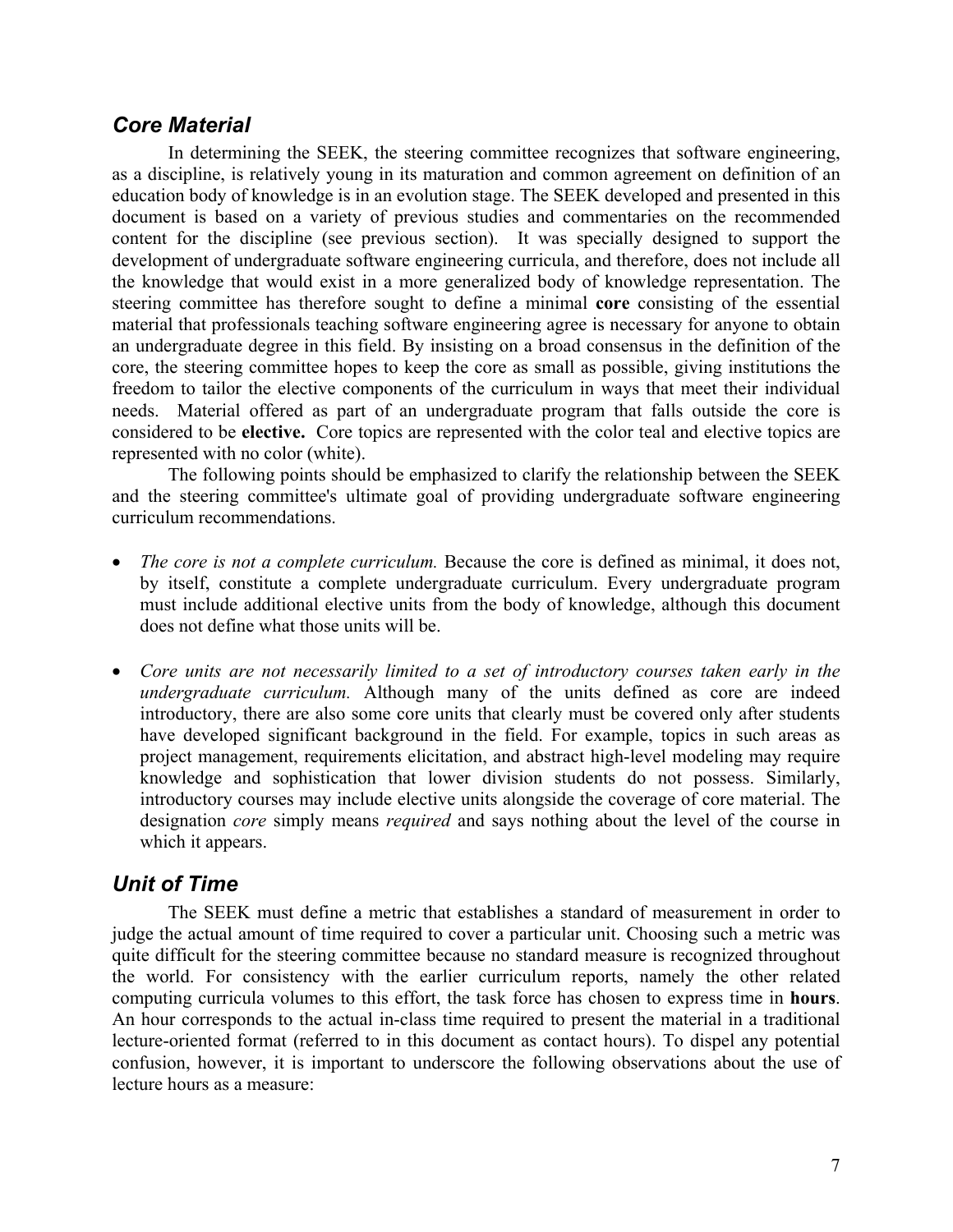- *The steering committee does not seek to endorse the lecture format.* Even though we have used a metric which has its roots in a classical, lecture-oriented format, the steering committee believes that there are other styles—particular given recent improvements in educational technology—that can be at least as effective. For some of these styles, the notion of hours may be difficult to apply. Even so, the time specifications should at least serve as a comparative measure, in the sense that a 5-hour unit will presumably take roughly five times as much time to cover as a 1-hour unit, independent of the teaching style.
- *The hours specified do not include time spent outside of class.* The time assigned to a unit does not include the instructor's preparation time or the time students spend outside of class. As a general guideline, the amount of out-of-class work is approximately three times the inclass time. Thus, a unit that is listed as requiring 3 hours will typically entail a total of 12 hours (3 in class and 9 outside).
- *The hours listed for a unit represent a minimum level of coverage.* The time measurements assigned for each unit should be interpreted as the *minimum* amount of time necessary to enable a student to perform the learning objectives for that unit. It is always appropriate to spend more time on a unit than the mandated minimum.

## **SE Education Knowledge Areas**

In this section we describe the ten knowledge areas that make up the SEEK: Fundamentals (FND), Professional Practice (PRF), Software Requirements (REQ), Software Design (DES), Software Construction (CON), Software Verification & Validation (VAV), Software Evolution (EVL), Software Process (PRO), Software Quality (QUA), and Software Management (MGT). The knowledge areas do not include material about continuous mathematics or the natural sciences; the needs in these areas will be discussed in other parts of the CCSE volume. For each knowledge area, there is a short paragraph description and then a table that delineates the units and topics for that area. Each area's topics are listed with one of three attributes: the Bloom's taxonomy level (what capability should a graduate possess concerning the topic), whether a topic is essential (or desirable or optional) to the core, and the recommended core contact hours for the unit.

Bloom's attributes are specified using one of the letters k, c, or a, which represent:

- Knowledge (k) remembering previously learned material. Test observation and recall of information, i.e., "bring to mind the appropriate information" (e.g. dates, events, places, knowledge of major ideas, mastery of subject matter).
- Comprehension (c) understanding information and ability to grasp meaning of material presented. For example, translate knowledge to a new context, interpret facts, compare, contrast, order, group, infer causes, predict consequences, etc.
- Application (a) ability to use learned material in new and concrete situations. For example, the use of information, methods, concepts, and theories to solve problems requiring the skills or knowledge presented.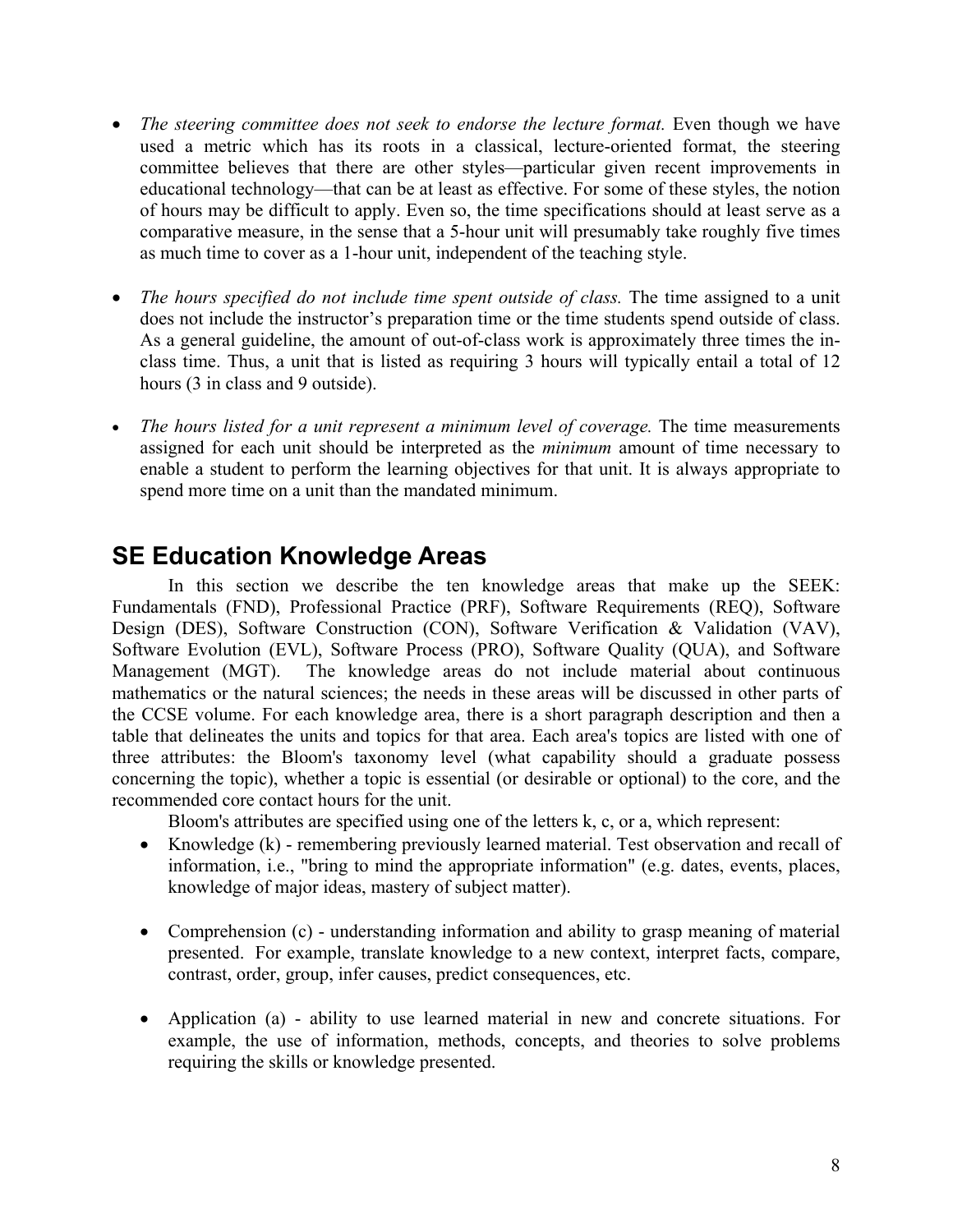There are some instances of designating a unit as having achieved the Bloom's taxonomy level of application. This designation on the unit has the interpretation that at least one of the topics of this unit must achieve the level of application.

A topic's relevance to the core is represented as follows:

- Essential  $(E)$  the topic is part of the core.
- Desirable (D) the topic is not part of the SEEK core, but it should be included in the core of a particular program if possible; otherwise, it should be considered as part of elective materials.
- Optional (O) the topic should be considered as elective only.

### *Fundamentals*

### **Description**

The fundamentals of software engineering consist of the theoretical and scientific underpinnings describing attributes of the artifacts that software engineering produces, the mathematical foundations to model and facilitate reasoning about these artifacts and their interrelations, and the first principles that when applied produce predictable results; i.e., products with the desired attributes. A central theme is engineering design, a decision-making process of iterative nature, in which the "basic sciences", mathematics, and engineering sciences are applied to optimally convert resources to meet a stated objective.

| Reference       |                                                                                                | <b>Blooms</b> | Essential. | core contact |
|-----------------|------------------------------------------------------------------------------------------------|---------------|------------|--------------|
| <b>FND</b>      | <b>Fundamentals</b>                                                                            | (k,c,a)       | Desirable. | 250          |
|                 |                                                                                                |               | Optional   |              |
| FND.mf          | Mathematical foundations+                                                                      |               |            | 60           |
| FND.mf.1        | Functions, Relations and Sets (CCCS DS1)                                                       | a             |            |              |
| FND.mf.2        | Basic Logic (prepositional and predicate) (CCCS DS2)                                           | a             |            |              |
| FND.mf.3        | Proof Techniques (direct, contradiction, inductive) (CCCS DS3)                                 | a             |            |              |
| FND.mf.4        | Basic Counting (CCCS DS4)                                                                      | a             |            |              |
| FND.mf.5        | Graphs and Trees (CCCS DS5)                                                                    | а             |            |              |
| FND.mf.6        | Discrete Probability (CCCS DS6)                                                                | a             |            |              |
| <b>FND.mf.7</b> | Finite State Machines, regular expressions                                                     |               |            |              |
| FND.mf.8        | Grammars                                                                                       |               |            |              |
| FND.mf.9        | Numerical precision, accuracy and errors                                                       |               |            |              |
| FND.mf.10       | Number Theory                                                                                  |               |            |              |
| FND.mf.11       | <b>Algebraic Structures</b>                                                                    |               |            |              |
|                 |                                                                                                |               |            |              |
| FND.cf          | Computing foundations*                                                                         |               |            | 140          |
|                 | Programming Fundamentals (CCCS PF1 to PF5) (control & data,                                    |               |            |              |
| FND.cf.1        | typing, recursion)                                                                             | la            |            |              |
| <b>FNDcf.2</b>  | Algorithms, Data Structures/Representation (static & dynamic) and<br>Complexity (AL 1 to AL 5) | a             |            |              |
| FND.cf.3        | Problem solving techniques                                                                     | a             |            |              |
| FND.cf.4        | Abstraction - use and support for (encapsulation, hierarchy, etc)                              | a             |            |              |
| FND.cf.5        | Computer organization (parts of CCCS AR 1 to AR 5)                                             |               |            |              |
| FND.cf.6        | Basic concept of a system                                                                      |               |            |              |
| FND.cf.7        | Basic user human factors (I/O, error messages, robustness)                                     |               |            |              |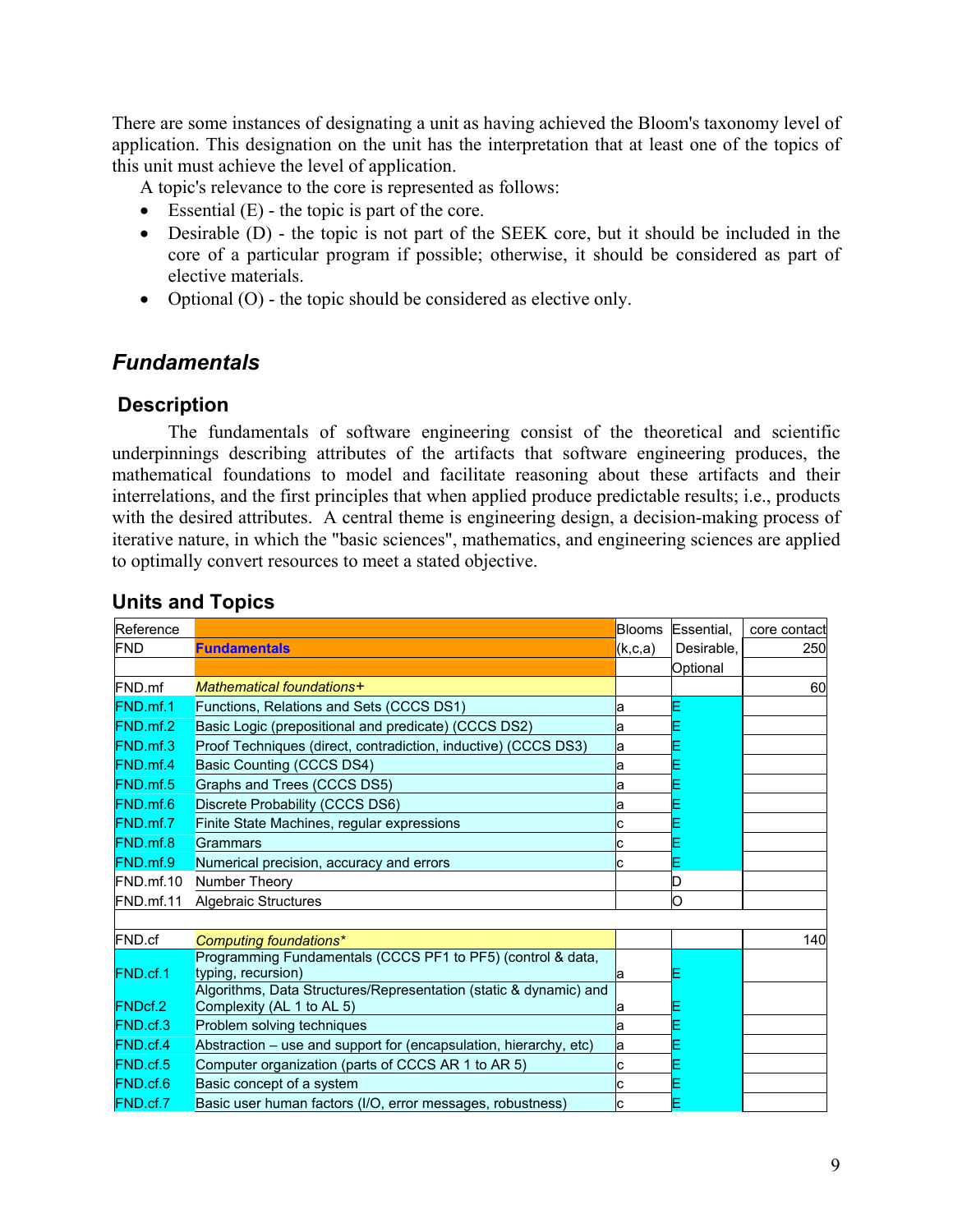| FND.cf.8         | Basic developer human factors (comments, structure, readability)                                                                                                   |    |   |    |
|------------------|--------------------------------------------------------------------------------------------------------------------------------------------------------------------|----|---|----|
| FND.cf.9         | Programming language basics                                                                                                                                        |    |   |    |
| <b>FND.cf.10</b> | Operating system basics                                                                                                                                            |    |   |    |
| FND.cf.11        | Database basics                                                                                                                                                    |    |   |    |
| FND.cf.12        | Network communication basics                                                                                                                                       |    |   |    |
|                  |                                                                                                                                                                    |    |   |    |
| FND.ef           | <b>Engineering foundations for software</b>                                                                                                                        |    |   | 25 |
| FND.ef.1         | Empirical methods and experimental techniques (computer-related<br>measuring techniques for CPU and memory usage)                                                  |    |   |    |
| FND.ef.2         | Statistical analysis (including simple hypothesis testing, estimating,<br>regression, correlation etc.)                                                            |    |   |    |
| FND.ef.3         | Measuring individual's performance (e.g. PSP)                                                                                                                      | k  |   |    |
| FND.ef.4         | Systems development (e.g. security, safety, performance, effects of<br>scaling, feature interaction, etc.)                                                         | K  |   |    |
| FND.ef.5         | Engineering design (e.g. formulation of problem, alternative<br>solutions, feasibility, etc.)                                                                      |    |   |    |
| FND.ef.6         | <b>Engineering economics</b>                                                                                                                                       | k  |   |    |
| FND.ef.7         | Engineering science for other engineering disciplines (strength of<br>materials, digital system principles, logic design, fundamentals of<br>thermodynamics, etc.) |    | O |    |
|                  |                                                                                                                                                                    |    |   |    |
| FND.md           | <b>Modelling</b>                                                                                                                                                   |    |   | 25 |
| FND.md.1         | Principles of modeling (level of abstraction, generalization, and<br>composition)                                                                                  | a  |   |    |
| FND.md.2         | Pre & Post conditions, invariants                                                                                                                                  |    |   |    |
| FND.md.3         | Introduction to mathematical models and specification languages<br>(Z, etc.)                                                                                       |    |   |    |
| FND.md.4         | Model checking and development tools                                                                                                                               | k  |   |    |
| FND.md.5         | Properties of modeling languages                                                                                                                                   | k  |   |    |
| FND.md.6         | Syntax vs. semantics (understanding model representations)                                                                                                         | k  |   |    |
| FND.md.7         | Explicitness (make no assumptions, or state all assumptions)                                                                                                       | Ιk |   |    |

*+*Topics 1-6 correspond to Computer Science curriculum guidelines for discrete structures 1-6 \* Computer Science curriculum guidelines CS1 and CS2 with the same breadth of computing but not in the same depth

### *Professional Practice*

#### **Description**

Professional Practice is concerned with the knowledge, skills, and attitudes that software engineers must possess to practice software engineering in a professional, responsible, and ethical manner. The study of professional practices includes the areas of technical communication, group dynamics and psychology, and social and professional responsibilities.

**Units and Topics** 

| Reference      |                              |         |            | <b>Blooms Essential, core contact</b> |
|----------------|------------------------------|---------|------------|---------------------------------------|
| <b>PRF</b>     | <b>Professional Practice</b> | (k,c,a) | Desirable. | 35                                    |
|                |                              |         | Optional   |                                       |
| <b>PRF.psy</b> | Group dynamics / psychology  |         |            | 51                                    |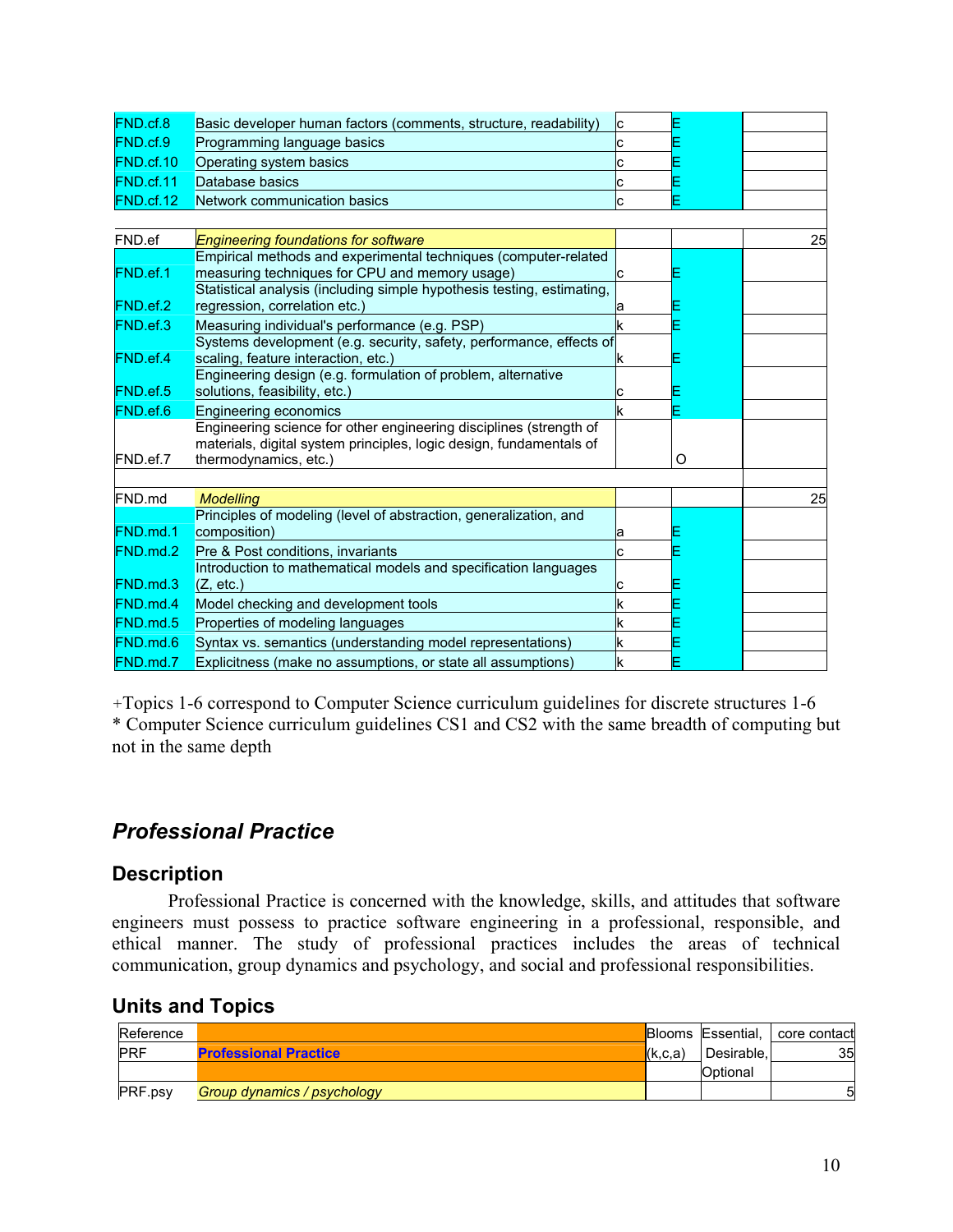| PRF.psy.1 | Dynamics of working in teams/groups                                                |    |    |
|-----------|------------------------------------------------------------------------------------|----|----|
| PRF.psy.2 | Individual cognition (e.g. limits)                                                 | ĸ  |    |
| PRF.psy.3 | Cognitive problem complexity                                                       | κ  |    |
| PRF.psy.4 | Interacting with stakeholders                                                      | c  |    |
| PRF.psy.5 | Dealing with uncertainty and ambiguity                                             | κ  |    |
|           |                                                                                    |    |    |
| PRF.com   | <b>Communications skills</b>                                                       |    | 10 |
|           | Reading, understanding and summarizing reading (e.g. source code,                  |    |    |
| PRF.com.1 | documentation)                                                                     | ıа |    |
|           | <b>PRF.com.2</b> Writing (assignments, reports, evaluations, justifications, etc.) | а  |    |
| PRF.com.3 | Team and group communication (both oral and written, email, etc.)                  | a  |    |
|           | <b>PRF.com.4</b> Presentation skills                                               | la |    |
|           |                                                                                    |    |    |
| PRF.pro   | Professionalism                                                                    |    | 20 |
| PRF.pro.1 | Accreditation, certification, and licensing                                        |    |    |
| PRF.pro.2 | Codes of ethics and professional conduct                                           |    |    |
| PRF.pro.3 | Social, legal, historical, and professional issues and concerns                    |    |    |
| PRF.pro.4 | The nature of, and role of professional societies                                  |    |    |
| PRF.pro.5 | The nature and role of software engineering standards                              |    |    |
| PRF.pro.6 | Engineering economics (economic impact aspects)                                    |    |    |
|           |                                                                                    |    |    |

\* Specialized to the Software Engineering area.

### *Software Requirements*

#### **Description**

Software requirements identify the purpose of a system and the contexts in which it will be used. Requirements act as the bridge between the real world needs of users, customers and other stakeholders affected by the system and the capabilities and opportunities afforded by software and computing technologies. The construction of requirements includes an analysis of the feasibility of the desired system, elicitation and analysis of stakeholders' needs, the creation of a precise description of what the system should and should not do along with any constraints on its operation and implementation, and the validation of this description or specification by the stakeholders. These requirements must then be managed to consistently evolve with the resulting system during its lifetime.

| Reference  |                                                                                                                |         | Bloom's Essential, | core contact |
|------------|----------------------------------------------------------------------------------------------------------------|---------|--------------------|--------------|
| <b>REQ</b> | <b>Requirements</b>                                                                                            | (k,c,a) | Desirable.         | 43           |
|            |                                                                                                                |         | Optional           |              |
| REQ.fd     | <b>Requirements fundamentals</b>                                                                               |         |                    | 61           |
| REQ.fd.1   | Definition of requirements (e.g. product, project, constraints, system<br>boundary, external, internal, etc.)  |         |                    |              |
| REQ.fd.2   | Requirements process                                                                                           |         |                    |              |
| REQ.fd.3   | Layers/levels of requirements (e.g. needs, goals, system requirements,<br>software requirements, etc.)         |         |                    |              |
| REQ.fd.4   | Requirements characteristics (e.g. testable, non-ambiguous, consistent,<br>correct, traceable, priority, etc.) |         |                    |              |
| REQ.fd.5   | Special issues and considerations (e.g. prioritization and trade-off                                           |         |                    |              |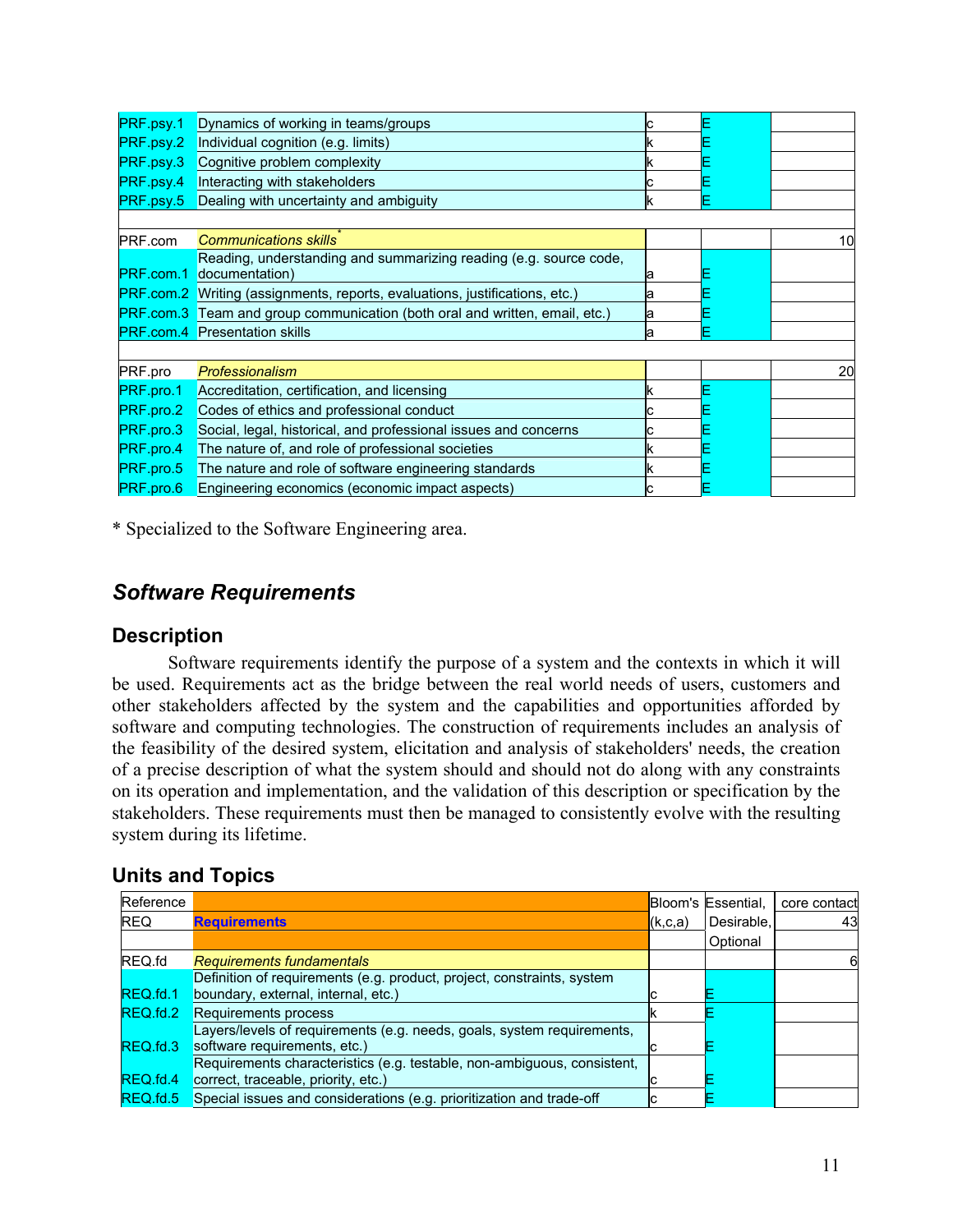|                   | analysis, risk, etc.)                                                                                                |   |   |    |
|-------------------|----------------------------------------------------------------------------------------------------------------------|---|---|----|
| REQ.fd.6          | Special perspectives (e.g. systems engineering, human-centered, etc.)                                                |   | D |    |
|                   | Wicked problems (e.g. ill-structured problems; problems with many                                                    |   |   |    |
| REQ.fd.7          | solutions; etc.)                                                                                                     |   | D |    |
| REQ.fd.8          | Interaction of requirements and architecture                                                                         |   | D |    |
| REQ.fd.9          | COTS as a constraint                                                                                                 |   | D |    |
|                   |                                                                                                                      |   |   |    |
| REQ.el            | <b>Eliciting requirements</b>                                                                                        |   |   |    |
|                   | Elicitation Sources (e.g. stakeholders, domain experts, operational and                                              |   |   |    |
| REQ.el.1          | organization environments, etc.)                                                                                     | с |   |    |
|                   | Elicitation Techniques (e.g. interviews, questionnaires/surveys,                                                     |   |   |    |
| REQ.el.2          | prototypes, use cases, observation, participatory techniques, etc.)                                                  | С |   |    |
| REQ.el.3          | Special techniques (e.g. ethnographic, knowledge elicitation, etc.)                                                  |   | O |    |
|                   |                                                                                                                      |   |   |    |
| REQ.ma            | Requirements modelling and analysis                                                                                  |   |   | 15 |
|                   | Modelling principles (e.g. decomposition, abstraction, projection/views,                                             |   |   |    |
|                   | REQ.ma.1 explicitness, use of formal approaches, etc.)                                                               | а |   |    |
|                   | Information modelling (e.g. entity-relationship modelling, class diagrams,                                           |   |   |    |
| REQ.ma.2 etc.)    | Behavioral modelling (e.g. structured analysis, state diagrams, use case                                             | а |   |    |
|                   | analysis, interaction diagrams, failure modes and effects analysis, fault                                            |   |   |    |
|                   | REQ.ma.3 tree analysis etc.)                                                                                         | а |   |    |
|                   | Analyzing quality (non-functional) requirements (e.g. safety, security,                                              |   |   |    |
|                   | REQ.ma.4 usability, performance, etc.)                                                                               | а |   |    |
|                   | Enterprise modelling (e.g. business processes, organizations, goals,                                                 |   |   |    |
| $REQ$ .ma.5 etc.) |                                                                                                                      | k |   |    |
|                   | REQ.ma.6 Domain Modelling (e.g. domain engineering approaches, etc.)                                                 | k |   |    |
|                   | Modelling embedded systems (e.g. real-time schedulability analysis,                                                  |   |   |    |
|                   | REQ.ma.7 external interface analysis, etc.)<br>Requirements interaction analysis (e.g. feature interaction, house of |   |   |    |
|                   | REQ.ma.8 quality, viewpoint analysis, etc.)                                                                          |   |   |    |
|                   | REQ.ma.9 Analysis Patterns (e.g. problem frames, specification re-use, etc.)                                         |   | O |    |
|                   |                                                                                                                      |   |   |    |
| REQ.doc           |                                                                                                                      |   |   | 9  |
|                   | Requirements documentation<br>Requirements documentation basics (e.g. types, audience, structure,                    |   |   |    |
|                   | REQ.doc.1 quality, attributes, standards, etc.)                                                                      | ĸ |   |    |
|                   | REQ.doc.2 Software requirements specification                                                                        | а |   |    |
|                   | Specification languages (e.g. structured English, formal languages such                                              |   |   |    |
|                   | REQ.doc.3 as Z, VDM, SCR, RSML)                                                                                      | k |   |    |
|                   |                                                                                                                      |   |   |    |
| REQ.va            | <b>Requirements validation</b>                                                                                       |   |   | 6  |
| REQ.va.1          | Reviews and inspection                                                                                               | а |   |    |
| REQ.va.2          | Summative prototyping                                                                                                | k |   |    |
| REQ.va.3          | Formal analysis / model checking                                                                                     | k |   |    |
| REQ.va.4          |                                                                                                                      |   |   |    |
|                   | Acceptance test design                                                                                               | с |   |    |
| REQ.va.5          | Verifying quality attributes                                                                                         | С | E |    |
|                   |                                                                                                                      |   |   |    |
|                   | REQ.mgt Requirements management                                                                                      |   |   | 3  |
|                   | REQ.mgt.1 Change management                                                                                          | с | E |    |
| REQ.mgt.2 Tracing |                                                                                                                      | C |   |    |
|                   | Special management concers (e.g. consistency management, release                                                     |   |   |    |
|                   | REQ.mgt.3 planning, etc.)                                                                                            | k |   |    |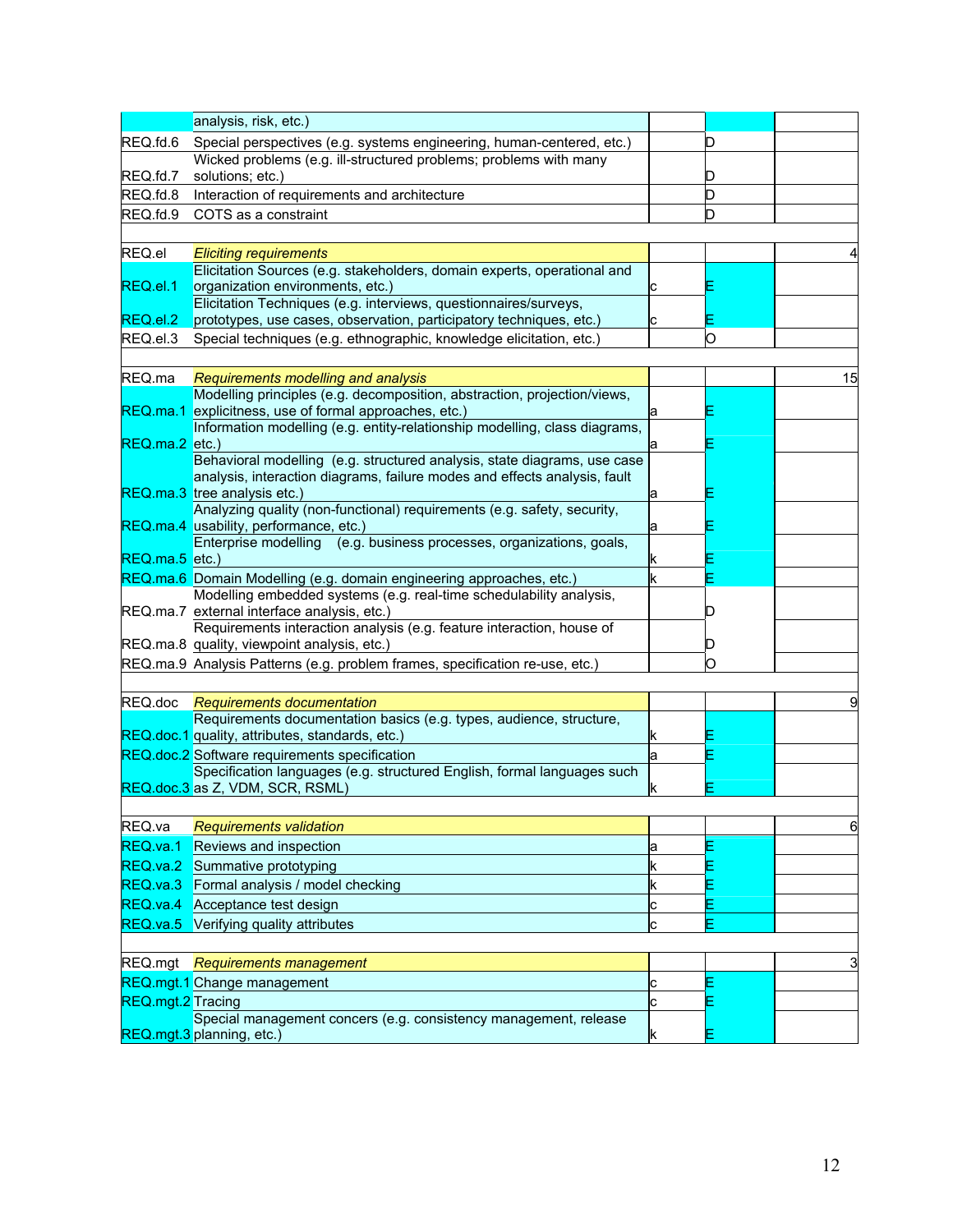## *Software Design*

#### **Description**

Software Design is concerned with issues, techniques, strategies, representations, and patterns used to determine how to implement a component or a system. The design will conform to functional requirements within the constraints imposed by other requirements such as resource, performance, reliability, and security. This area also includes specification of internal interfaces among software components, architectural design, data design, user interface design, design tools, and the evaluation of design.

| Reference  |                                                                                 |         | Blooms Essential, | core contact |
|------------|---------------------------------------------------------------------------------|---------|-------------------|--------------|
| <b>DES</b> | <b>Design</b>                                                                   | (k,c,a) | Desirable.        | 78           |
|            |                                                                                 |         | Optional          |              |
|            | DES.con Software design concepts                                                |         |                   | 4            |
|            | <b>DES.con.1</b> Definition of design                                           | c       |                   |              |
|            | DES.con.2 Context of design within the software life cycle                      | k       |                   |              |
|            | <b>DES.con.3</b> Design principles (information hiding, cohesion and coupling)  | c       |                   |              |
|            | DES.con.4 Interactions between design and requirements                          | с       |                   |              |
|            | Design attributes (e.g. reliability, usability, performance, testability, fault |         |                   |              |
|            | DES.con.5 tolerance, etc.)                                                      | κ       |                   |              |
|            | <b>DES.con.6</b> Design trade-offs                                              | k       |                   |              |
|            | <b>DES.con.7</b> Architectural styles and patterns                              | k       |                   |              |
|            |                                                                                 |         |                   |              |
| DES.str    | Software design strategies                                                      | а       |                   | 12           |
|            | <b>DES.str.1</b> Function-oriented design                                       | C       |                   |              |
|            | DES.str.2 Object-oriented design                                                | C       |                   |              |
|            | DES.str.3 Data-structure centered design                                        |         | O                 |              |
|            | DES.str.4 Aspect oriented design                                                |         | O                 |              |
|            |                                                                                 |         |                   |              |
| DES.ar     | <b>Architectural design</b>                                                     | а       |                   | 15           |
| DES.ar.1   | Pipe and Filter                                                                 | k       |                   |              |
| DES.ar.2   | Layered architectures                                                           | k       |                   |              |
| DES.ar.3   | <b>Transaction Centered</b>                                                     | k       |                   |              |
| DES.ar.4   | Peer-to-Peer                                                                    | k       |                   |              |
| DES.ar.5   | Publish-subscribe and event-based                                               | k       |                   |              |
| DES.ar.6   | Client-server, 3-tier, and containers                                           | k       |                   |              |
| DES.ar.7   | Real-time and embedded                                                          | k       |                   |              |
| DES.ar.8   | Component-oriented, distributed objects, and middleware                         | k       |                   |              |
| DES.ar.9   | Architectural trade-offs                                                        | k       |                   |              |
|            | <b>DES.ar.10</b> Hardware issues in software architecture                       | k       |                   |              |
|            | DES.ar.11 Requirements traceability in architecture                             | k       |                   |              |
|            | DES.ar.12 Domain-specific architectures and product-lines                       | k       |                   |              |
|            |                                                                                 |         |                   |              |
| DES.ui     | <b>User interface design</b>                                                    |         |                   | 15           |
| DES.ui.1   | General UI design principles                                                    | a       |                   |              |
| DES.ui.2   | Use of modes, navigation                                                        | а       |                   |              |
| DES.ui.3   | Coding techniques and visual design                                             | с       |                   |              |
| DES.ui.4   | Response time and feedback                                                      | a       |                   |              |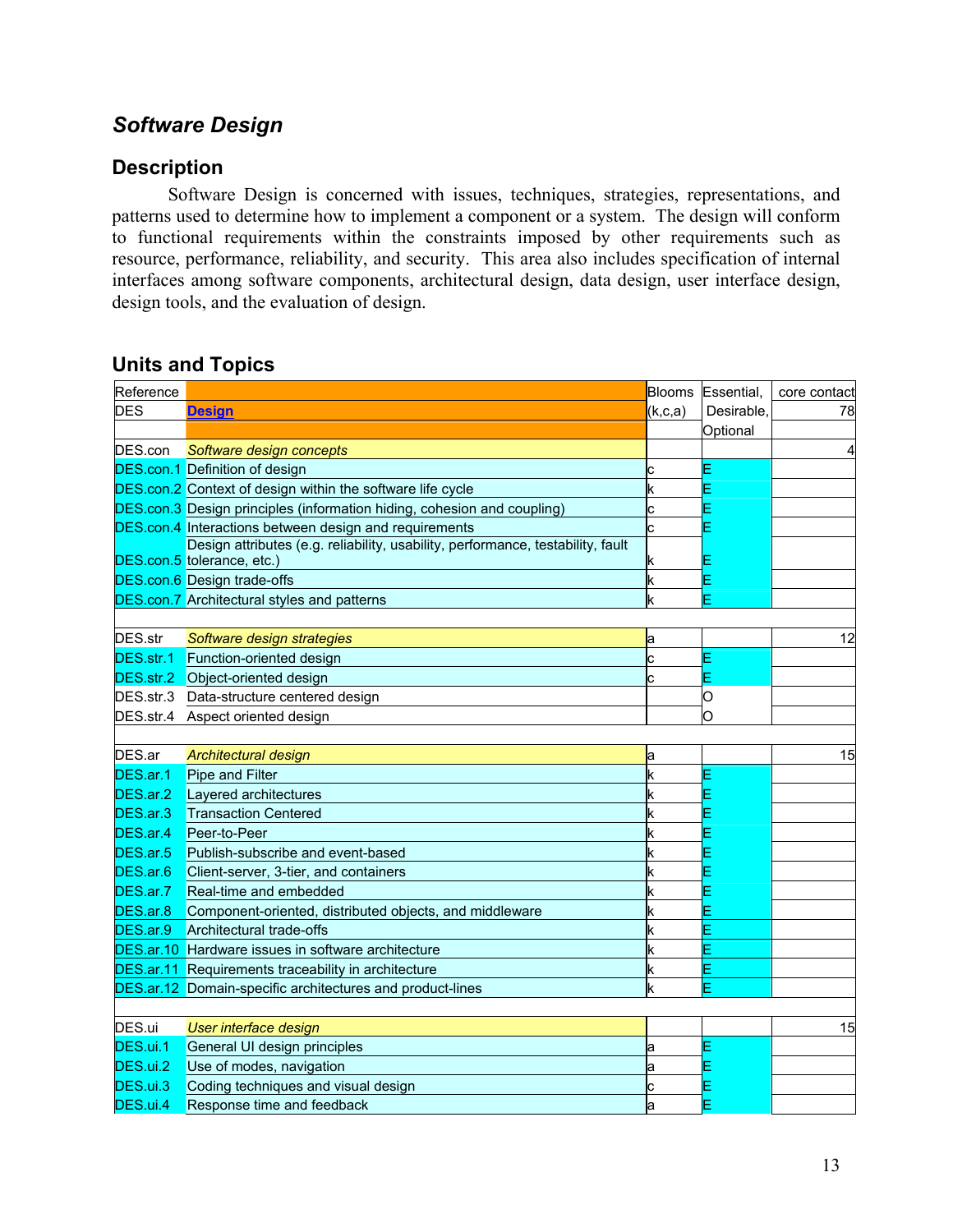| DES.ui.5  | Design modalities (menu-driven, forms, question-answering,)               | a  |   |    |
|-----------|---------------------------------------------------------------------------|----|---|----|
| DES.ui.6  | Localization and internationalization                                     | Ć  |   |    |
| DES.ui.7  | User interface design methods                                             | Ć  |   |    |
|           | Multi-media (e.g. I/O techniques, voice, natural language, web-page,      |    |   |    |
| DES.ui.8  | sound, etc.)                                                              |    | D |    |
| DES.ui.9  | Metaphors and conceptual models                                           |    | D |    |
|           |                                                                           |    |   |    |
| DES.dd    | <b>Detailed design</b>                                                    |    |   | 20 |
| DES.dd.1  | Design methods: One selected method (e.g. component based)                | а  |   |    |
| DES.dd.2  | Other design methods                                                      | c  |   |    |
| DES.dd.3  | Design patterns                                                           | а  |   |    |
| DES.dd.4  | Component design                                                          | а  |   |    |
| DES.dd.5  | Component interface design                                                | а  |   |    |
| DES.dd.6  | Algorithm design                                                          | а  |   |    |
| DES.dd.7  | Data design                                                               | а  |   |    |
|           | <b>DES.dd.8</b> Formal techniques for design                              | а  |   |    |
|           |                                                                           |    |   |    |
| DES.nst   | Design notations and support tools                                        | a  |   |    |
| DES.nst.1 | Architectural structure viewpoints and representations                    | C  |   |    |
|           | <b>DES.nst.2</b> Functional structures (component diagrams)               | c  |   |    |
|           | <b>DES.nst.3</b> Object-oriented structures (class and object diagrams)   | Ċ. |   |    |
|           | Behaviour descriptions (e.g. state diagrams, Petri nets, pseudocode, data |    |   |    |
| DES.nst.4 | flow diagrams, etc.)                                                      |    |   |    |
|           | Design support tools (e.g. architectural, static analysis, dynamic        |    |   |    |
|           | DES.nst.5 evaluation, etc.)                                               | а  |   |    |
|           |                                                                           |    |   |    |
| DES.ev    | Evaluation                                                                |    |   |    |
| DES.ev.1  | Evaluation criteria (e.g. correctness, feasibility, soundness, etc.)      | а  |   |    |
| DES.ev.2  | Evaluation techniques (e.g. inspections, mathematically-based, static     |    |   |    |
|           | analysis, etc.)                                                           | а  |   |    |
| DES.ev.3  | Design measurement and metrics                                            | а  |   |    |

### *Software Construction*

#### **Description**

This area is concerned with knowledge about the development of the software components that are identified and described in the design documents. This area includes knowledge translation of a design into an implementation language, the development and execution of component tests, and the development and use of program documentation.

| Reference  |                                                           |           | <b>Bloom's Essential, I</b> | core contact |
|------------|-----------------------------------------------------------|-----------|-----------------------------|--------------|
| <b>CON</b> | <b>Construction</b>                                       | (k, c, a) | Desirable,                  | 46           |
|            |                                                           |           | Optional                    |              |
| CON.lan    | Language-oriented issues                                  |           |                             |              |
|            | <b>CON.Ian.1</b> Programming style and naming conventions |           |                             |              |
|            | <b>CON.lan.2</b> Programming idioms                       |           |                             |              |
|            | <b>CON.lan.3</b> Parameterization and generics            |           |                             |              |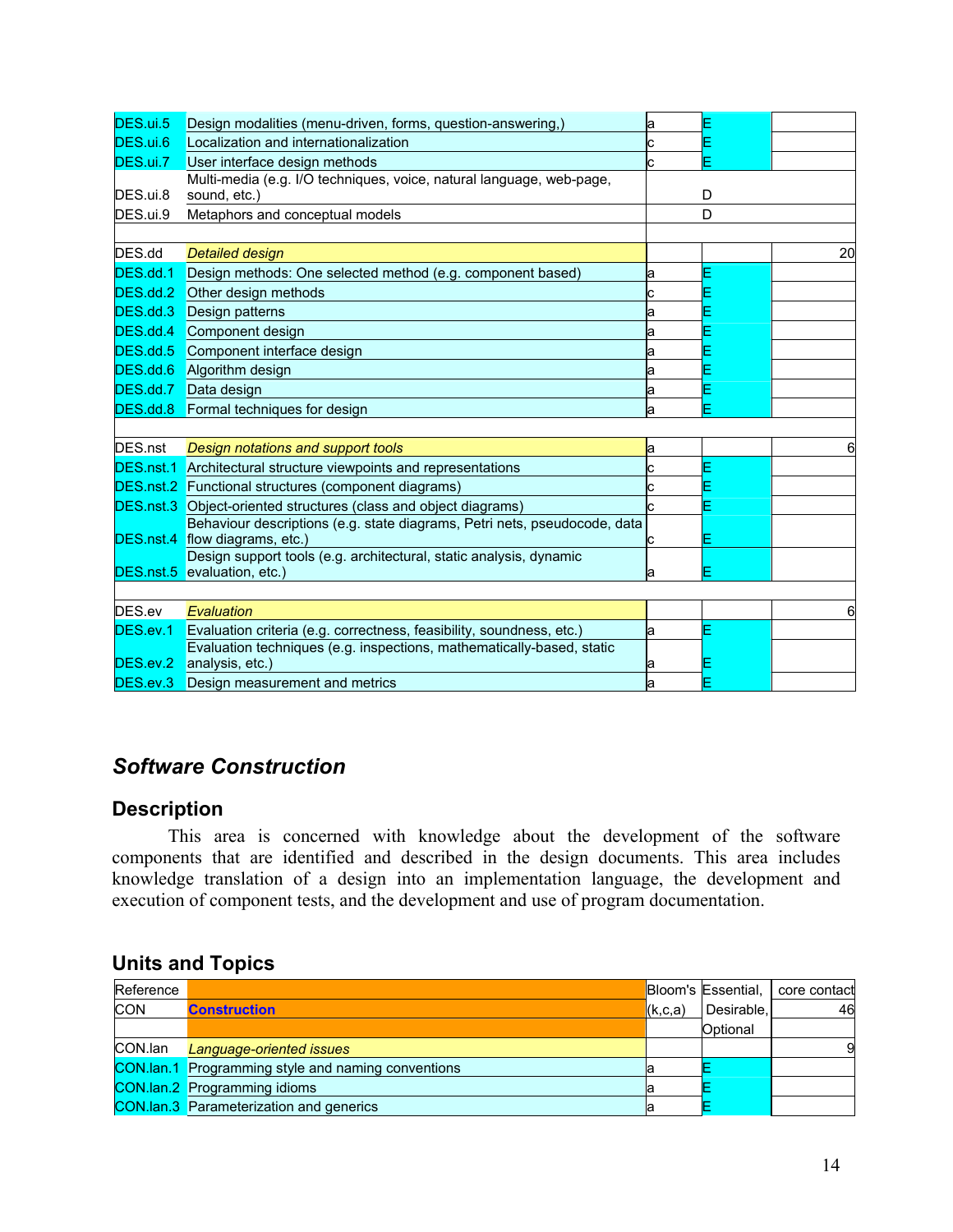|                  | CON.lan.4 Assertions, design by contract, defensive programming            | a |   |    |
|------------------|----------------------------------------------------------------------------|---|---|----|
|                  | Application oriented languages (e.g. scripting, visual, domain-specific,   |   |   |    |
|                  | CON.lan.5 markup, macros, etc.)                                            |   |   |    |
|                  |                                                                            |   |   |    |
| CON.tec          | <b>Construction technologies</b>                                           |   |   | 25 |
|                  | CON.tec.1 Selection of data structures and algorithms                      | а |   |    |
|                  | <b>CON.tec.2</b> API design and use                                        | а |   |    |
|                  | <b>CON.tec.3</b> Code reuse and libraries                                  | а |   |    |
|                  | CON.tec.4 Object-oriented issues (e.g. polymorphism, dynamic binding etc.) | а |   |    |
|                  | <b>CON.tec.5</b> Error handling, exception handling and fault tolerance    | а |   |    |
|                  | CON.tec.6 State-based and table driven construction techniques             | а |   |    |
|                  | CON.tec.7 Run-time configuration and internationalization                  | а |   |    |
|                  | CON.tec.8 Grammar-based input processing (parsing)                         | a |   |    |
|                  | CON.tec.9 Concurrency primitives (e.g. semaphores, monitors, etc.)         | а |   |    |
|                  | <b>CON.tec.10</b> Middleware (components and containers)                   |   |   |    |
|                  | <b>CON.tec.11</b> Distributed software construction methods                | a |   |    |
|                  | Constructing heterogeneous (hardware and software) systems;                |   |   |    |
|                  | CON.tec.12hardware-software codesign                                       |   |   |    |
|                  | CON.tec.13Platform standards (Posix etc.)                                  |   |   |    |
|                  | CON.tec.14Hot-spot analysis and performance tuning                         |   |   |    |
|                  |                                                                            |   |   |    |
| CON.tl           | <b>Software Construction Tools</b>                                         | а |   |    |
| CON.tl.1         | Development environments                                                   | а |   |    |
| CON.tl.2         | <b>GUI builders</b>                                                        | c |   |    |
| CON.tl.3         | Unit testing tools                                                         |   |   |    |
| CON.tl.4         | Profiling, performance analysis and slicing tools                          |   | D |    |
|                  |                                                                            |   |   |    |
| CON.fm           | <b>Formal construction methods</b>                                         |   |   | 10 |
| CON.fm.1         | Application of abstract machines (e.g. SDL, Paisley, etc.)                 |   |   |    |
|                  | Application of specification languages and methods (e.g. ASM, B, CSP,      |   |   |    |
| CON.fm.2 VDM, Z) |                                                                            |   |   |    |
|                  | CON.fm.3 Automatic generation of code                                      | k |   |    |
| CON.fm.4         | Program derivation                                                         | C |   |    |
|                  | <b>CON.fm.5</b> Algorithm and program analysis                             |   |   |    |
| CON.fm.6         | Mapping of a specification to different implementations                    |   |   |    |
|                  | <b>CON.fm.7</b> Refinement                                                 |   |   |    |
|                  | CON.fm.8 Proofs of correctness                                             |   |   |    |

### *Software Verification and Validation*

### **Description**

Software verification and validation uses both static and dynamic techniques of system checking to ensure that the resulting program satisfies its specification and that the program as implemented meets the expectations of the stakeholders. Static techniques are concerned with the analysis and checking of system representations throughout all stages of the software life cycle while dynamic techniques only involve the implemented system.

| Reference  |         | Bloom's                 | NEssential, | : contact<br>core |
|------------|---------|-------------------------|-------------|-------------------|
| <b>VAV</b> | astion. | $\sim$ $\sim$<br>(K.c.a | rable.      | 46                |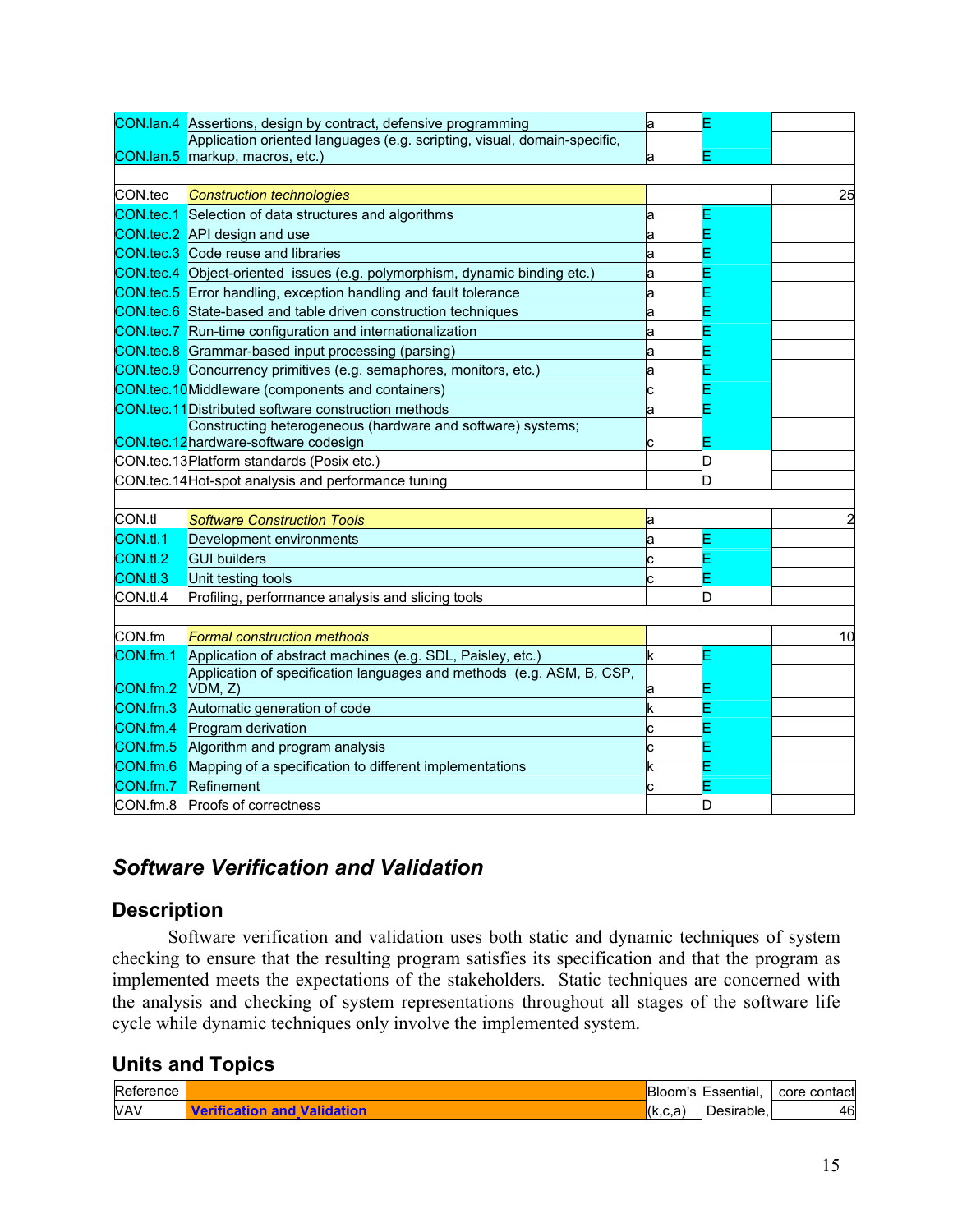|           |                                                                                                      |    | Optional |    |
|-----------|------------------------------------------------------------------------------------------------------|----|----------|----|
| VAV.fnd   | V&V terminology and foundations                                                                      |    |          |    |
| VAV.fnd.1 | Objectives and constraints of V&V                                                                    | k  |          |    |
|           | VAV.fnd.2 Planning the V&V effort                                                                    | k  |          |    |
|           | VAV.fnd.3 Documenting V&V strategy, including tests and other artifacts                              | а  |          |    |
|           | VAV.fnd.4 Reliability metrics                                                                        | k. |          |    |
|           | VAV.fnd.5 V&V involvement at different points in the lifecycle                                       |    | D        |    |
|           |                                                                                                      |    |          |    |
| VAV.rev   | <b>Reviews</b>                                                                                       |    |          |    |
|           | VAV.rev.1 Desk checking                                                                              | а  |          |    |
|           | <b>VAV.rev.2 Walkthroughs</b>                                                                        | а  |          |    |
|           | VAV.rev.3 Inspections                                                                                | а  |          |    |
|           |                                                                                                      |    |          |    |
| VAV.tst   | <b>Testing</b>                                                                                       |    |          | 25 |
| VAV.tst.1 | Unit testing                                                                                         | а  |          |    |
|           | Exception handling (writing test cases to trigger exception handling;                                |    |          |    |
| VAV.tst.2 | designing good handling)<br>Coverage analysis (e.g. statement, branch, basis path, multi--condition, | а  |          |    |
| VAV.tst.3 | dataflow, etc.)                                                                                      | а  |          |    |
| VAV.tst.4 | Black-box functional testing techniques                                                              | а  |          |    |
| VAV.tst.5 | Developing test cases based on use cases and/or customer stories                                     | а  |          |    |
| VAV.tst.6 | Operational profile-based testing                                                                    | k  |          |    |
| VAV.tst.7 | System and acceptance testing                                                                        | а  |          |    |
|           | Testing across quality attributes (e.g. usability, security, compatibility,                          |    |          |    |
| VAV.tst.8 | accessibility, etc.)                                                                                 | ĸ  |          |    |
| VAV.tst.9 | <b>Regression Testing</b>                                                                            | c  |          |    |
|           | <b>VAV.tst.10</b> Testing tools                                                                      | а  |          |    |
|           | VAV.tst.11 Test-first programming                                                                    |    | D        |    |
|           | VAV.tst.12 Deployment process                                                                        |    | D        |    |
|           |                                                                                                      |    |          |    |
| VAV.uit   | User interface testing and evaluation                                                                |    |          |    |
| VAV.uit.1 | The variety of aspects of usefulness and usability                                                   | k  |          |    |
| VAV.uit.2 | Measuring usability                                                                                  | c  |          |    |
| VAV.uit.3 | <b>Heuristic evaluation</b>                                                                          | а  |          |    |
| VAV.uit.4 | Cognitive walkthroughs                                                                               | c  |          |    |
| VAV.uit.5 | User testing approaches (observation sessions etc.)                                                  | а  |          |    |
| VAV.uit.6 | Web usability; testing techniques for web sites                                                      | Ć  |          |    |
| VAV.uit.7 | Formal experiments to test hypotheses about specific UI controls                                     |    | D        |    |
|           |                                                                                                      |    |          |    |
| VAV.par   | Problem analysis and reporting                                                                       |    |          | 4  |
|           | VAV.par.1 Analyzing failure reports                                                                  | c  |          |    |
|           | VAV.par.2 Debugging/fault isolation techniques                                                       | а  | Е        |    |
|           | VAV.par.3 Defect analysis                                                                            | k  | Ε        |    |
|           | VAV.par.4 Problem tracking                                                                           | c  |          |    |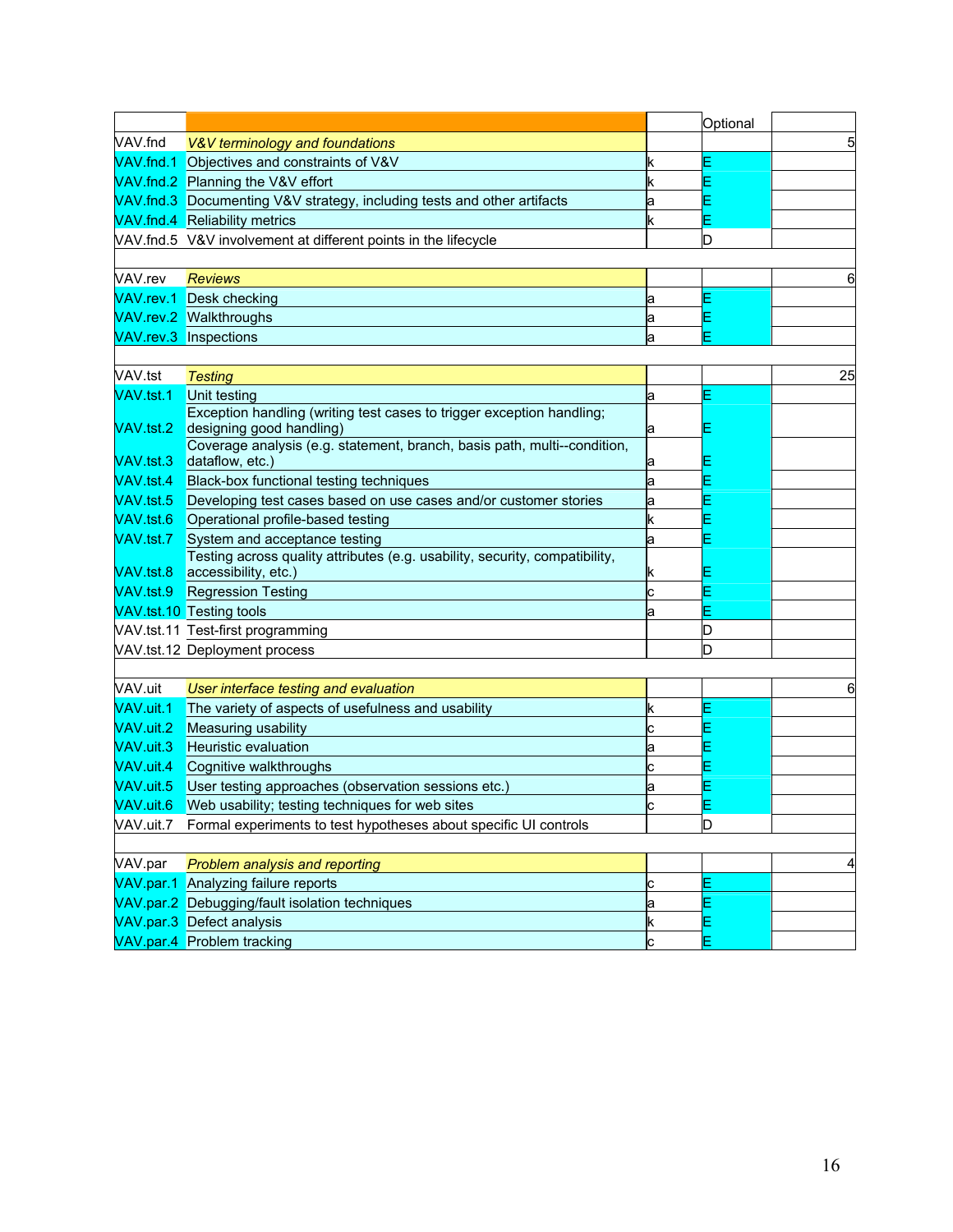### *Software Evolution*

### **Description**

 Software evolution is concerned with all activities that take place following the initial release of software. It includes techniques for handling evolution of software such as reengineering, reverse engineering, program comprehension, process implementation, problem and modification analysis, modification implementation, maintenance review/acceptance, migration and retirement.

### **Units and Topics**

| Reference  |                                                                       |         | Bloom's Essential, | core contact |
|------------|-----------------------------------------------------------------------|---------|--------------------|--------------|
| <b>EVO</b> | <b>Evolution</b>                                                      | (k,c,a) | Desirable,         | 9            |
|            |                                                                       |         | Optional           |              |
| EVO.pa     | <b>Evolution processes and activities</b>                             |         |                    | 9            |
|            | <b>EVO.pa.1</b> Maintenance models (e.g. outsourcing, in-house, etc.) |         |                    |              |
|            | <b>EVO.pa.2</b> Legacy system issues (e.g. wrappers, etc.)            |         |                    |              |
|            | <b>EVO.pa.3</b> Program comprehension and reverse engineering         |         |                    |              |
|            | EVO.pa.4 Re-engineering                                               |         |                    |              |
|            | <b>EVO.pa.5</b> Impact analysis                                       |         |                    |              |
|            | <b>EVO.pa.6</b> Migration (technical and business)                    |         |                    |              |
|            | <b>EVO.pa.7</b> Refactoring                                           |         |                    |              |
|            | EVO.pa.8 Program transformations                                      |         | D                  |              |
|            | EVO.pa.9 Data reverse engineering                                     |         | D                  |              |

### *Software Process*

### **Description**

 Software process is concerned with knowledge about the description of commonly used software life-cycle process models and the contents of institutional process standards; definition, implementation, measurement, management, change and improvement of software processes; and use of a defined process to perform the technical and managerial activities needed for software development and maintenance.

| Reference  |                                                                                                  |         | Bloom's Essential, | core contact |
|------------|--------------------------------------------------------------------------------------------------|---------|--------------------|--------------|
| <b>PRO</b> | <b>Process</b>                                                                                   | (k,c,a) | Desirable.         | 16           |
|            |                                                                                                  |         | Optional           |              |
| PRO.con    | <b>Process concepts</b>                                                                          |         |                    |              |
|            | <b>PRO.con.1</b> Themes and terminology                                                          |         |                    |              |
|            | Software engineering process Infrastructure (e.g. personnel, tools,<br>PRO.con.2 training, etc.) |         |                    |              |
|            | <b>PRO.con.3</b> Modeling and specification of software processes                                |         |                    |              |
|            | <b>PRO.con.3 Measurement and analysis</b>                                                        |         |                    |              |
|            | <b>PRO.con.4</b> Software engineering process improvement (small scale)                          |         |                    |              |
|            | PRO.con.5 Analysis and modeling of software process models                                       |         |                    |              |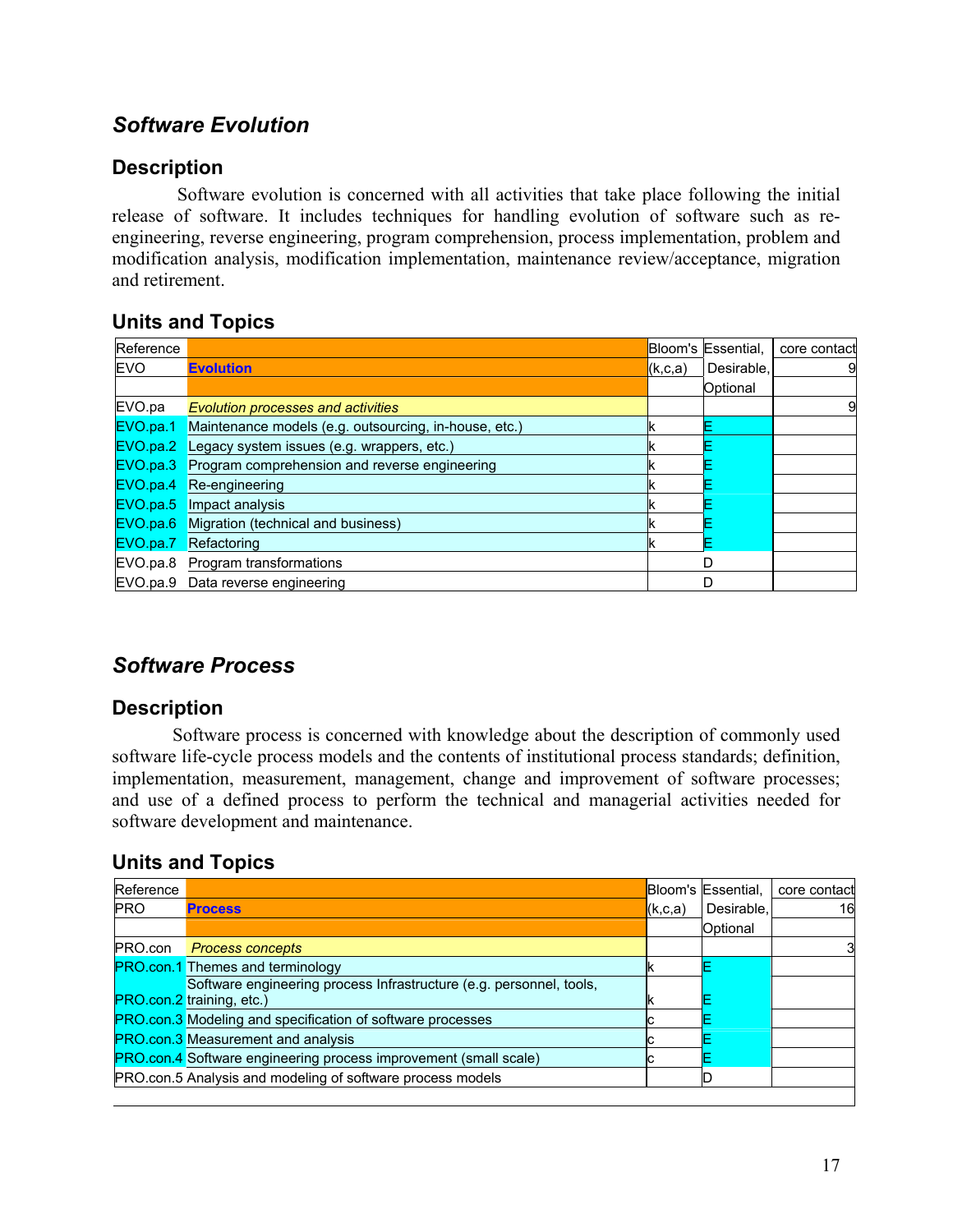| PRO.imp             | <b>Process Implementation</b>                                               |   | 13 |
|---------------------|-----------------------------------------------------------------------------|---|----|
|                     | Levels of process definition (e.g. organization, project, team, individual, |   |    |
| $PRO.$ imp. 1 etc.) |                                                                             |   |    |
|                     | PRO.imp.2 Life cycle models (agile, heavyweight: waterfall, spiral, etc.)   |   |    |
|                     | Life cycle process models and standards (e.g., IEEE, ISO, CMM, SPICE,       |   |    |
| PRO.imp.3 etc.)     |                                                                             |   |    |
|                     | Quality analysis and control (e.g. defect prevention, review processes,     |   |    |
|                     | <b>PRO.imp.4</b> quality metrics, root cause analysis, etc.)                |   |    |
|                     | Individual software process (model, definition, measurement, analysis,      |   |    |
|                     | <b>PRO.imp.5</b> improvement)                                               | а |    |
|                     | Team software process (model, definition, organization, measurement,        |   |    |
|                     | <b>PRO.imp.6</b> analysis, improvement)                                     |   |    |
|                     | <b>PRO.imp.7 Process tailoring</b>                                          |   |    |

### *Software Quality*

#### **Description**

Software quality is a pervasive concept that affects, and is affected by all aspects of software development, support, revision, and maintenance. It encompasses the quality of work products developed and/or modified (both intermediate and deliverable work products) and the quality of the work processes used to develop and/or modify the work products.

| Reference |                                                                            |           | Bloom's Essential, | core contact |
|-----------|----------------------------------------------------------------------------|-----------|--------------------|--------------|
| QUA       | <b>Quality</b>                                                             | (k, c, a) | Desirable.         | 17           |
|           |                                                                            |           | Optional           |              |
| QUA.cc    | Software quality concepts and culture                                      |           |                    | 3            |
| QUA.cc.1  | Definitions of quality                                                     | k         |                    |              |
| QUA.cc.2  | Society's concern for quality                                              |           |                    |              |
| QUA.cc.3  | The costs and impacts of bad quality                                       |           |                    |              |
| QUA.cc.4  | A cost of quality model                                                    |           |                    |              |
|           | QUA.cc.5 Quality attributes for software                                   |           |                    |              |
|           | QUA.cc.6 The dimensions of quality engineering                             |           |                    |              |
|           | QUA.cc.7 Roles of people, processes, methods, tools, and technology        |           |                    |              |
|           | QUA.cc.8 Quality models and techniques (e.g. plan-do-check-act, TQM, etc.) |           |                    |              |
|           |                                                                            |           |                    |              |
| QUA.std   | Software quality standards                                                 |           |                    |              |
|           | QUA.std.1 The ISO 9000 series                                              |           |                    |              |
|           | QUA.std.2 ISO/IEEE Standard 12207: the "umbrella" standard                 | k         |                    |              |
|           | QUA.std.3 Tailoring and adaptation of standards                            |           |                    |              |
|           | QUA.std.4 The ISO 10000 series                                             |           |                    |              |
|           | QUA.std.5 IEEE software quality-related standards                          |           |                    |              |
|           |                                                                            |           |                    |              |
| QUA.pro   | <b>Software Quality Processes</b>                                          |           |                    | 6            |
|           | QUA.pro.1 Software quality models and metrics                              | с         |                    |              |
|           | QUA.pro.2 Root cause analysis and defect prevention                        | с         |                    |              |
|           | QUA.pro.3 Quality-related aspects of software process models               | ĸ         |                    |              |
|           | QUA.pro.4 Introduction/overview of ISO 15504 and the SEI CMMs              | k         |                    |              |
|           | QUA.pro.5 Quality-related process areas of ISO 15504                       |           |                    |              |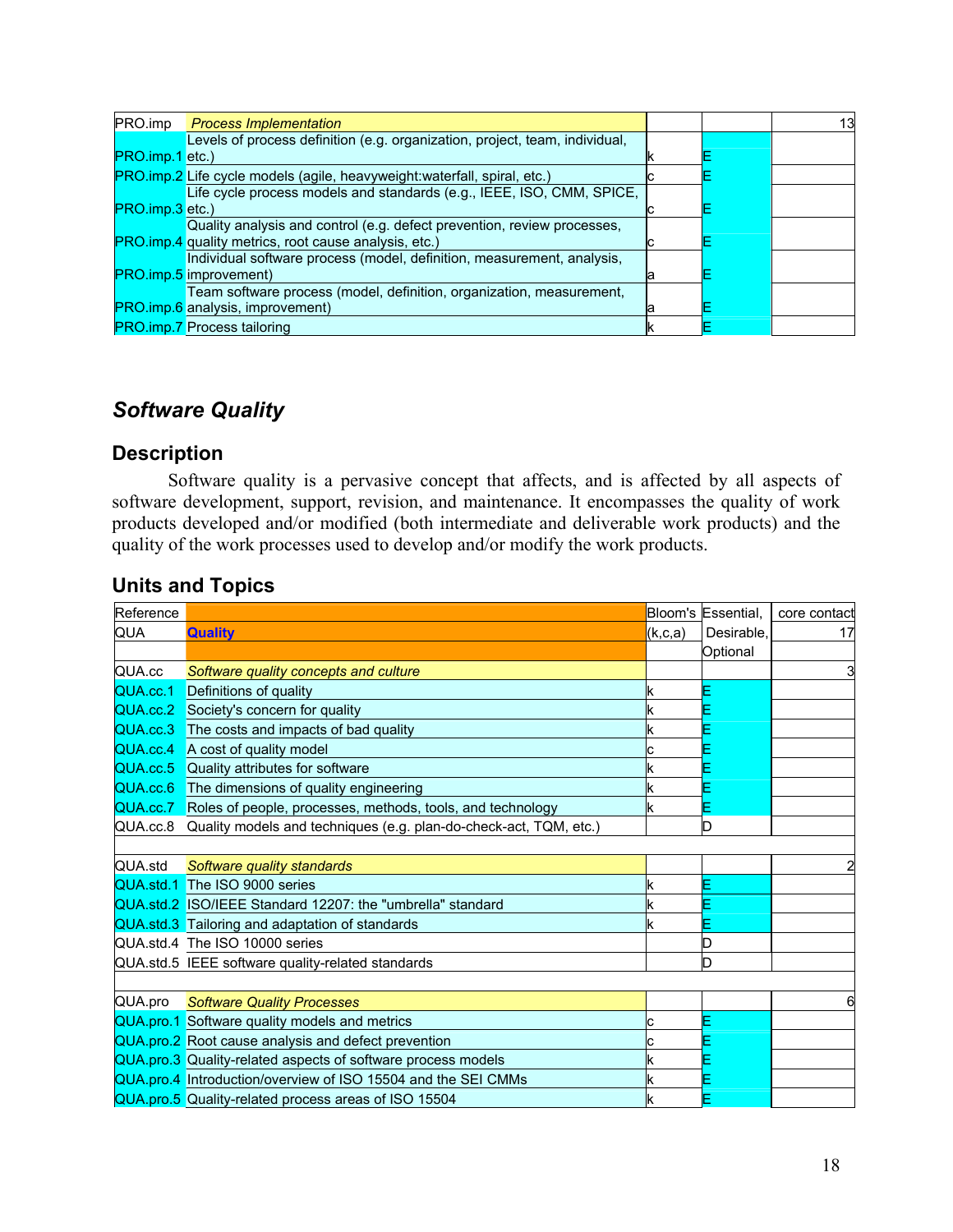| <b>Process and Product Assurance</b> |                                                                                                                                                                                                                                                                                                                                                                                                                                                                           | 6 |
|--------------------------------------|---------------------------------------------------------------------------------------------------------------------------------------------------------------------------------------------------------------------------------------------------------------------------------------------------------------------------------------------------------------------------------------------------------------------------------------------------------------------------|---|
|                                      |                                                                                                                                                                                                                                                                                                                                                                                                                                                                           |   |
|                                      |                                                                                                                                                                                                                                                                                                                                                                                                                                                                           |   |
|                                      |                                                                                                                                                                                                                                                                                                                                                                                                                                                                           |   |
|                                      |                                                                                                                                                                                                                                                                                                                                                                                                                                                                           |   |
|                                      |                                                                                                                                                                                                                                                                                                                                                                                                                                                                           |   |
|                                      | QUA.pro.6 Quality-related process areas of the SW-CMM and the CMMIs<br>QUA.pro.7 The Baldridge Award criteria for software engineering<br>QUA.pro.8 Quality aspects of other process models<br>QUA.as.1 The nature of process and product assurance<br>QUA.as.2 Distinctions between assurance and V&V<br><b>QUA.as.3</b> Quality planning<br>QUA.as.4 Organizing and reporting for process and product assurance<br>QUA.as.5 Techniques of process and product assurance |   |

### *Software Management*

#### **Description**

Software management is concerned with knowledge about the planning, organization, and monitoring of all software life cycle phases. Management is critical to ensure that software development projects are appropriate to an organization, work in different organizational units is coordinated, software versions and configurations are maintained, resources are available when necessary, project work is divided appropriately, communication is facilitated, and progress is accurately charted.

| <b>Units and Topics</b> |
|-------------------------|
|-------------------------|

| Reference  |                                                                                 |         | Bloom's Essential, | core contact |
|------------|---------------------------------------------------------------------------------|---------|--------------------|--------------|
| <b>MGT</b> | <b>Software Management</b>                                                      | (k,c,a) | Desirable,         | 20           |
|            |                                                                                 |         | Optional           |              |
|            | MGT.con Management concepts                                                     |         |                    | 2            |
|            | MGT.con.1 Classic management models                                             |         |                    |              |
|            | MGT.con.2 Project management roles                                              |         |                    |              |
|            | MGT.con.3 Enterprise/Organizational management structure                        |         |                    |              |
|            | Software management types (e.g. acquisition, project, development,              |         |                    |              |
|            | MGT.con.4 maintenance, risk, etc.)                                              |         |                    |              |
|            |                                                                                 |         |                    |              |
| MGT.pp     | <b>Project planning</b>                                                         |         |                    | 10           |
|            | MGT.pp.1 Evaluation and planning                                                |         |                    |              |
|            | MGT.pp.2 Work breakdown structure                                               |         |                    |              |
|            | MGT.pp.3 Task scheduling                                                        |         |                    |              |
|            | MGT.pp.4 Effort estimation                                                      |         |                    |              |
|            | MGT.pp.5 Resource allocation                                                    |         |                    |              |
|            | MGT.pp.6 Risk management                                                        | а       |                    |              |
|            |                                                                                 |         |                    |              |
|            | MGT.per Project personnel and organization                                      |         |                    |              |
|            | MGT.per.1 Organizational structures, positions, responsibilities, and authority | k       |                    |              |
|            | MGT.per.2 Formal/informal communication                                         |         |                    |              |
|            | MGT.per.3 Project staffing                                                      |         |                    |              |
|            | MGT.per.4 Personnel training, career development, and evaluation                | k       |                    |              |
|            | MGT.per.5 Meeting management                                                    | а       |                    |              |
|            | MGT.per.6 Building and motivating teams                                         | а       |                    |              |
|            | MGT.per.7 Conflict resolution                                                   | a       |                    |              |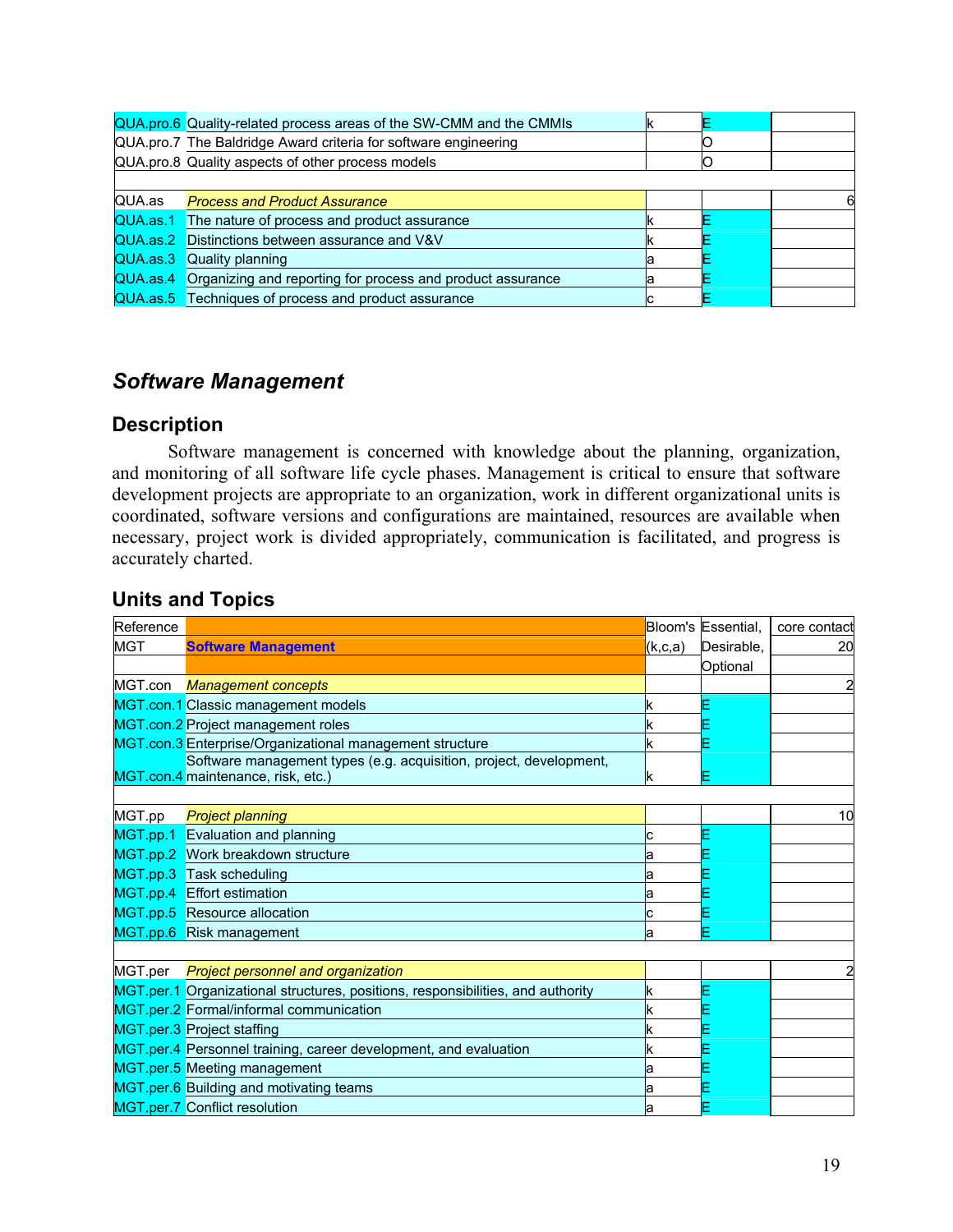| MGT.ctl                | <b>Project control</b>                               |   | 6 |
|------------------------|------------------------------------------------------|---|---|
| MGT.ctl.1              | Change control                                       |   |   |
| MGT.ctl.2              | Monitoring and reporting                             |   |   |
| $MGT.$ ctl.3           | Measurement and analysis of results                  |   |   |
|                        | MGT.ctl.4 Correction and recovery                    |   |   |
|                        | MGT.ctl.5 Reward and discipline                      |   |   |
|                        | MGT.ctl.6 Standards of performance                   | n |   |
|                        |                                                      |   |   |
| MGT.cm                 | Software configuration management                    |   | 5 |
|                        | MGT.cm.1 Revision control                            |   |   |
|                        | MGT.cm.2 Release management                          |   |   |
|                        | MGT.cm.3 Tool support                                |   |   |
| <b>MGT.cm.4 Builds</b> |                                                      |   |   |
|                        | MGT.cm.5 Software configuration management processes |   |   |
|                        | MGT.cm.6 Maintenance issues                          |   |   |
|                        | MGT.cm.7 Distribution and backup                     |   |   |

## **Systems and Application Specialties**

As part of an undergraduate software engineering education, students should specialize in one or more areas. Within their specialty, students should learn material well beyond the core material specified above. They may either specialize in one or more of the ten knowledge areas listed above, or they may specialize in one or more of the application areas listed below. For each application area, students should obtain breadth in the related domain knowledge while they are obtaining a depth of knowledge about the design of a particular system. Students should also learn about the characteristics of typical products in these areas and how these characteristics influence a system's design and construction. Each application specialty listed below is elaborated with a list of related topics that are needed to support the application.

This list of application areas is not intended to be exhaustive but is designed to give guidance to those developing specialty curricula.

| Reference |                                              |
|-----------|----------------------------------------------|
| SAS       | <b>System and Application Specialties</b>    |
|           |                                              |
| SAS.net   | <b>Network-centric systems</b>               |
| SAS.net.1 | Knowledge and skills in web-based technology |
| SAS.net.2 | Depth in networking                          |
| SAS.net.3 | Depth in security                            |
|           |                                              |
| SAS.inf   | Information systems and data processing      |
| SAS.inf.1 | Depth in databases                           |
| SAS.inf.2 | Depth in business administration             |
| SAS.inf.3 | Data warehousing                             |
|           |                                              |
| SAS.fin   | <b>Financial and e-commerce systems</b>      |

### **Specialties and Their Related Topics**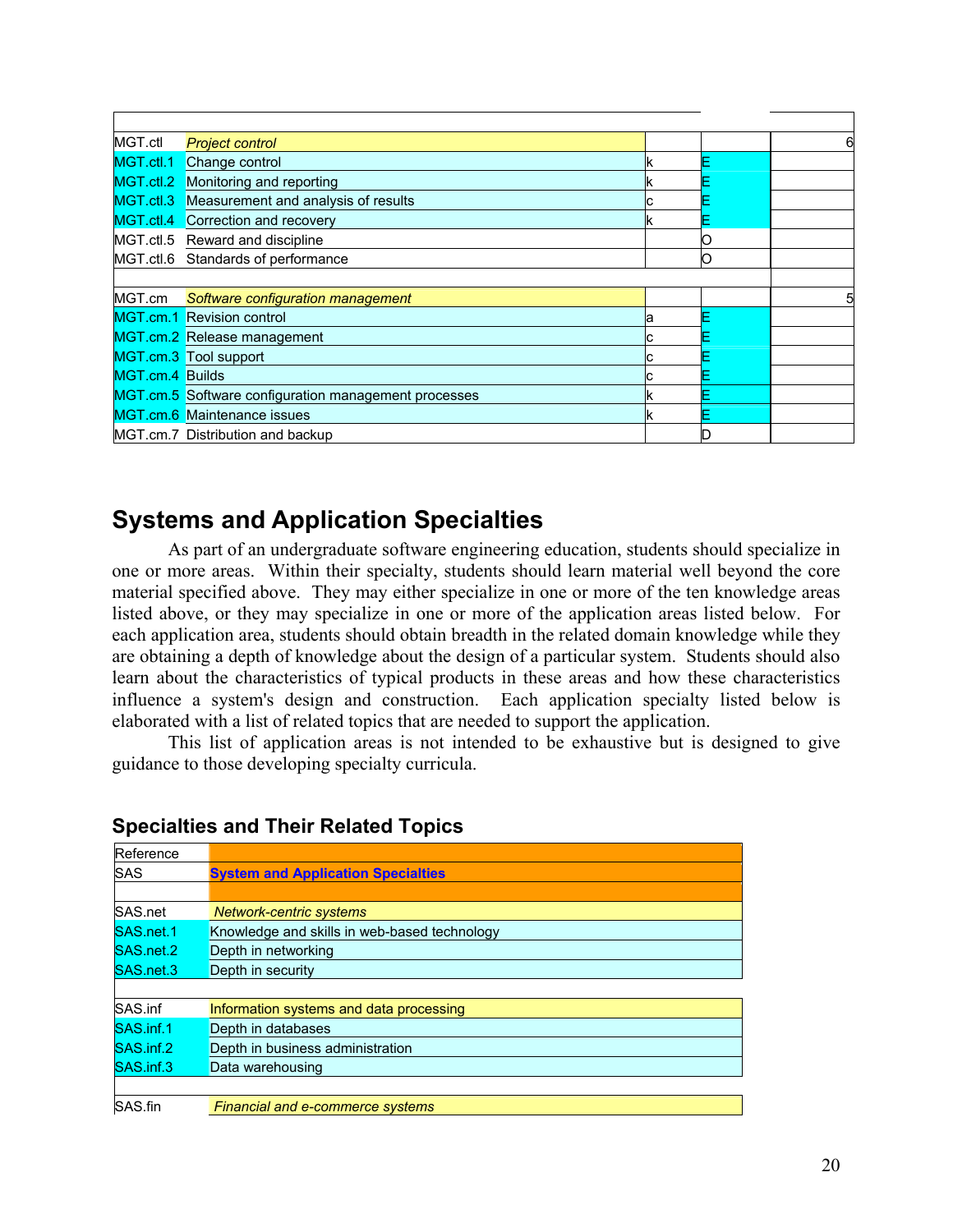| SAS.fin.1              | Accounting                                                     |
|------------------------|----------------------------------------------------------------|
| SAS.fin.2              | Finance                                                        |
| SAS.fin.3              | Depth in security                                              |
|                        |                                                                |
| SAS.sec                | Fault tolerant and survivable systems                          |
| SAS.sur.1              | Knowledge and skills with heterogeneous, distributed systems   |
| SAS.sur.2              | Depth in security                                              |
| SAS.sur.3              | Failure analysis                                               |
| SAS.sur.4              | Intrusion detection                                            |
|                        |                                                                |
| SAS.sec                | <b>Highly secure systems</b>                                   |
| SAS.sec.1              | Business issues related to security                            |
| SAS.sec.2              | Security weaknesses and risks                                  |
| SAS.sec.3              | Cryptography, cryptanalysis, steganography, etc.               |
| SAS.sec.4              | Depth in networks                                              |
|                        |                                                                |
| SAS.sfy                | Safety critical systems                                        |
| SAS.sfy.1              | Depth in formal methods, proofs of correctness, etc.           |
| SAS.sfy.2              | Knowledge of control systems                                   |
|                        |                                                                |
| SAS.emb                | Embedded and real-time systems                                 |
| SAS.emb.1              | Hardware for embedded systems                                  |
| SAS.emb.2<br>SAS.emb.3 | Language and tools for development                             |
| SAS.emb.3              | Depth in timing issues<br>Hardware verification                |
|                        |                                                                |
| SAS.bio                | <b>Biomedical systems</b>                                      |
| SAS.bio.1              | Biology and related sciences                                   |
| SAS.bio.2              | Related safety critical systems knowledge                      |
|                        |                                                                |
| SAS.sci                | Scientific systems                                             |
| SAS.sci.1              | Depth in related science                                       |
| SAS.sci.2              | Depth in statistics                                            |
| SAS.sci.3              | Visualization and graphics                                     |
|                        |                                                                |
| SAS.tel                | <b>Telecommunications systems</b>                              |
| SAS.tel.1              | Depth in signals, information theory, etc.                     |
| SAS.tel.2              | Telephony and telecommunications protocols                     |
|                        |                                                                |
| SAS.av                 | Avionics and vehicular systems                                 |
| SAS.av.1               | Mechanical engineering concepts                                |
| SAS.av.2               | Related safety critical systems knowledge                      |
| SAS.av.3               | Related embedded and real-time systems knowledge               |
|                        |                                                                |
| SAS.ind                | Industrial process control systems                             |
| SAS.ind.1              | Control systems                                                |
| SAS.ind.2              | Industrial engineering and other relevant areas of engineering |
| SAS.ind.3              | Related embedded and real-time systems knowledge               |
|                        |                                                                |
| SAS.mm                 | Multimedia, game and entertainment systems                     |
| SAS.mm.1               | Visualization, haptics, and graphics                           |
| SAS.mm.2               | Depth in user interface design                                 |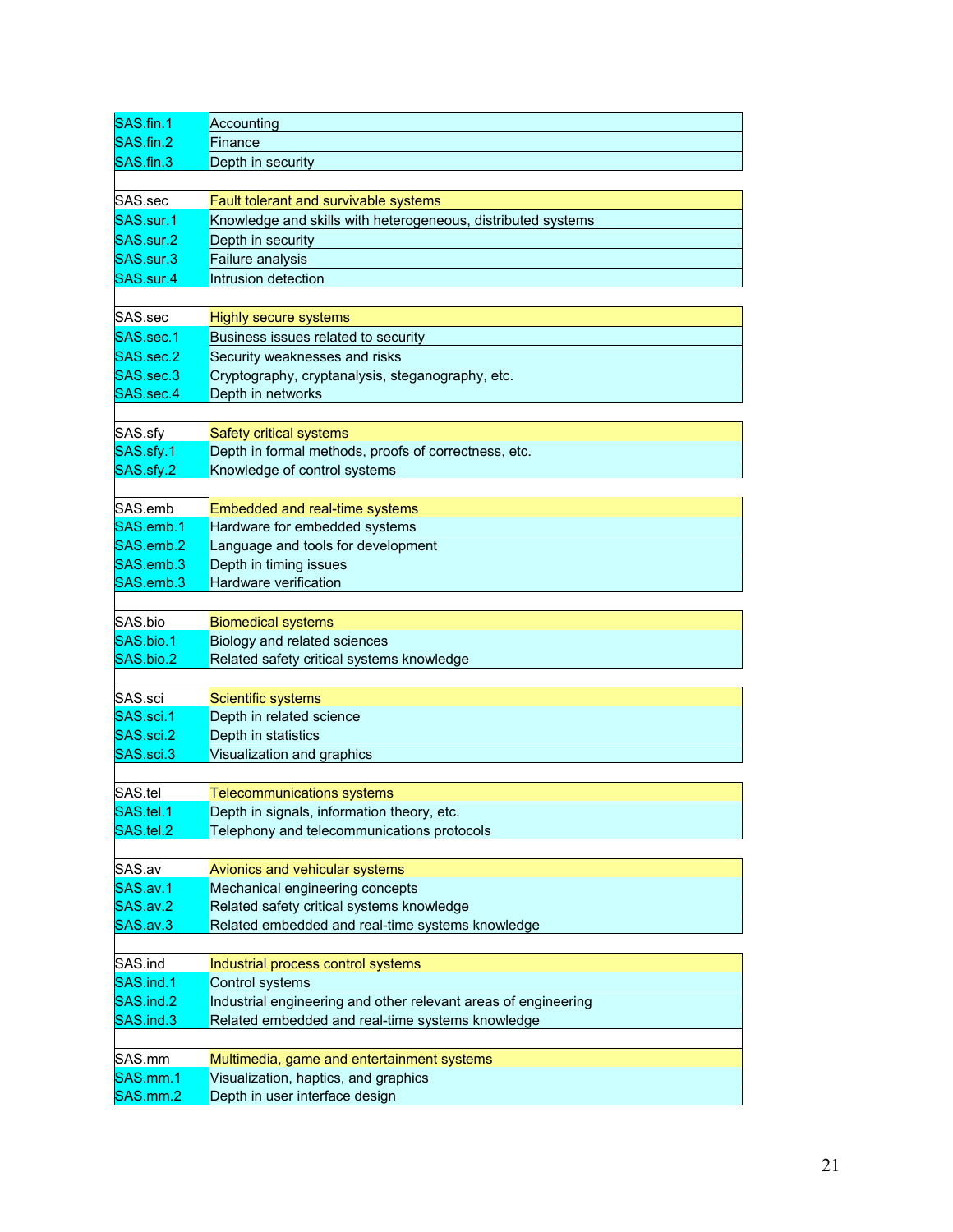| SAS.mm.3  | Depth in networks                                       |
|-----------|---------------------------------------------------------|
|           |                                                         |
| SAS.mob   | Systems for small and mobile platforms                  |
| SAS.mob.1 | Wireless technology                                     |
| SAS.mob.2 | Depth in user interfaces for small and mobile platforms |
| SAS.mob.3 | Related embedded and real-time systems knowledge        |
| SAS.mob.4 | Related telecommunications systems knowledge            |

## **Appendix A**

#### CCSE Steering Committee

*Co-Chairs*  Rich LeBlanc, ACM, Georgia Institute of Technology, U.S. Susan Mengel, IEEE-CS, Texas Tech University, U.S. *Knowledge Area Chair*  Ann Sobel, Miami University, U.S. *Pedagogy Focus Group Co-Chairs*  Mordechai Ben-Menachem, Ben-Gurion University, Israel Timothy C. Lethbridge, University of Ottawa, Canada *Co-Editors*  Jorge L. Díaz-Herrera, Rochester Institute of Technology, U.S. Thomas B. Hilburn, Embry-Riddle Aeronautical University, U.S. *Organizational Representatives*  ACM: Andrew McGettrick, University of Strathclyde, U.K. ACM SIGSOFT: Prem Devanbu, University of California at Davis, U.S. ACM Two-Year College Committee: Elizabeth Hawthorne, Union County College, U.S. Australian Computer Society: John Leaney, University of Technology Sydney, Australia British Computer Society: David Budgen, Keele University, U.K. Information Processing Society of Japan: Yoshihiro Matsumoto, Musashi Institute of Technology, Japan

## **Appendix B**

Education Knowledge Area Volunteers

Tony (Anthony) Cowling Peter Henderson Doug Baldwin Mark A. Ardis Hossein Saiedian Cynthia Cicalese Mordechai Ben-Menachem Niniek Angkasaputra Peraphon Sophatsathit Francis Pinheiro Mohamed E. Fayad

David Dampier Jocelyn Armarego Jim Tomayko Luisa Mich Joseph E. Urban Kai Chang Mary Jane Willshire Jason Chen Vladan Devedzic Oscar Dieste Bimlesh Wadhwa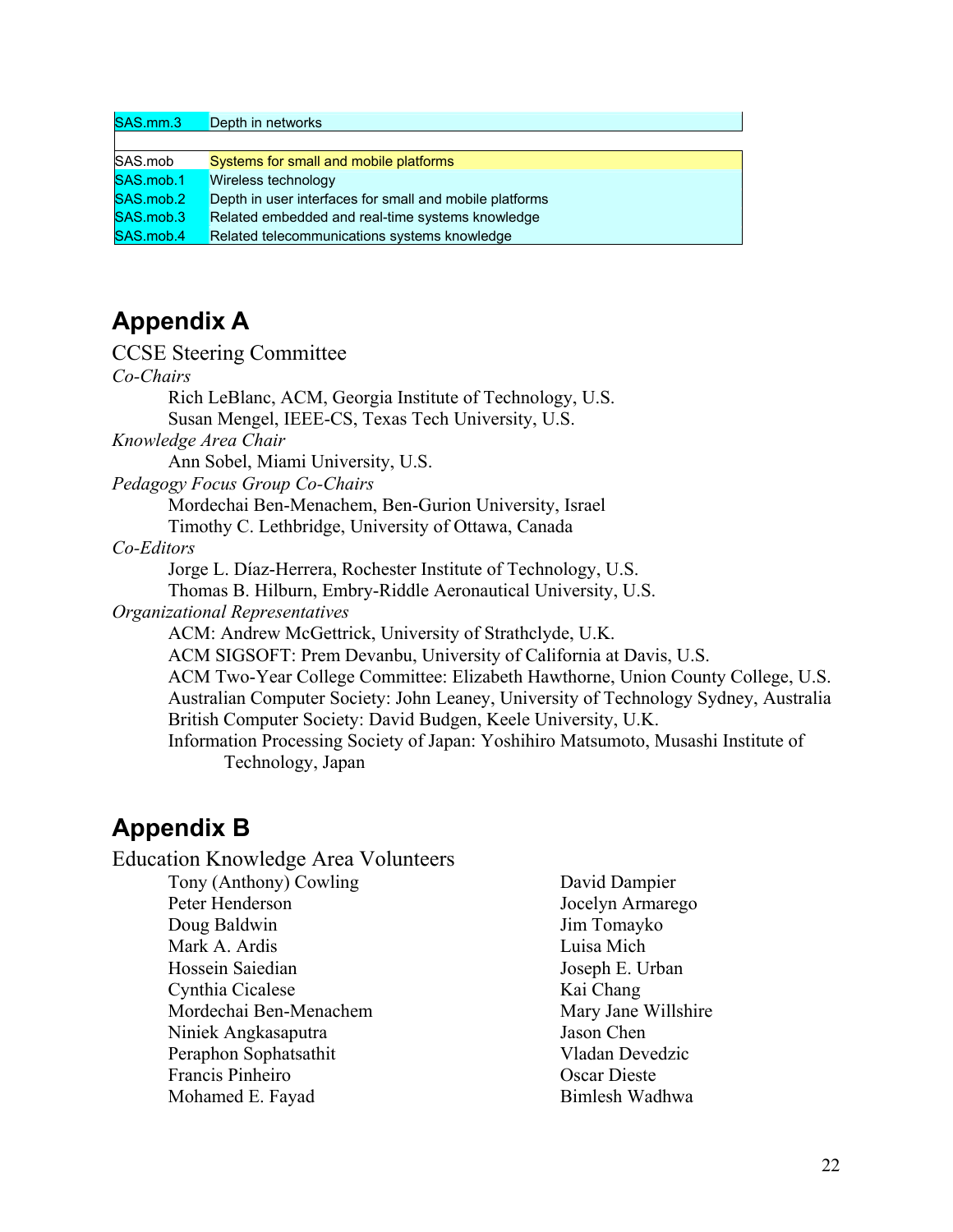Mansour Zand Stanislaw Jarzabek Mike Lutz Paul E. MacNeil Moshe Krieger Masao J. Matsumoto Sira Vegas Traian Muntean Jianhan Zhu Stephen C. Schwarm Fawsy Bendeck Mario Piattini Arie van Deursen Jens Jahnke Roger Alexander Natalia Juristo Michael Oudshoorn Emilia Mendes Linda T. Taylor Joel Henry Yingxu Wang Orit Hazzan

## **Appendix C**

CCSE Workshop Attendees Rich LeBlanc Susan Mengel Ann Sobel Timothy C. Lethbridge Jorge L. Díaz-Herrera Thomas B. Hilburn Andrew McGettrick David Budgen Yoshihiro Matsumoto Peter Henderson Kai Chang Traian Muntean Earl Beede Linda T. Taylor Dick Fairley

# **Appendix D**

Internal Reviewers

Valentina Plekhanova Marta Lopez Onur Demirors Dick Fairley James McDonald Mike McCracken Robert Burnett Umit Karakas Hareton Leung Massood Towhidnejad Dietmar Pfahl Earl Beede Jennifer S. Stuart Jonathan D. Addelston Ana Moreno Mel Damodaran Keith Olson Richard Thayer Yoshihiro Matsumoto Atchutarao Killamsetty Bill Hefley

 Jenny Stuart Steve Easterbrook Bill Marion Richard Upchurch Tom Horton Allen Parrish Keith Olson Mike McCracken Frank Driscoll Gideon Kornblum Pierre Bourque Haim Kilov Cem Kaner Frank H. Young Barrie Thompson